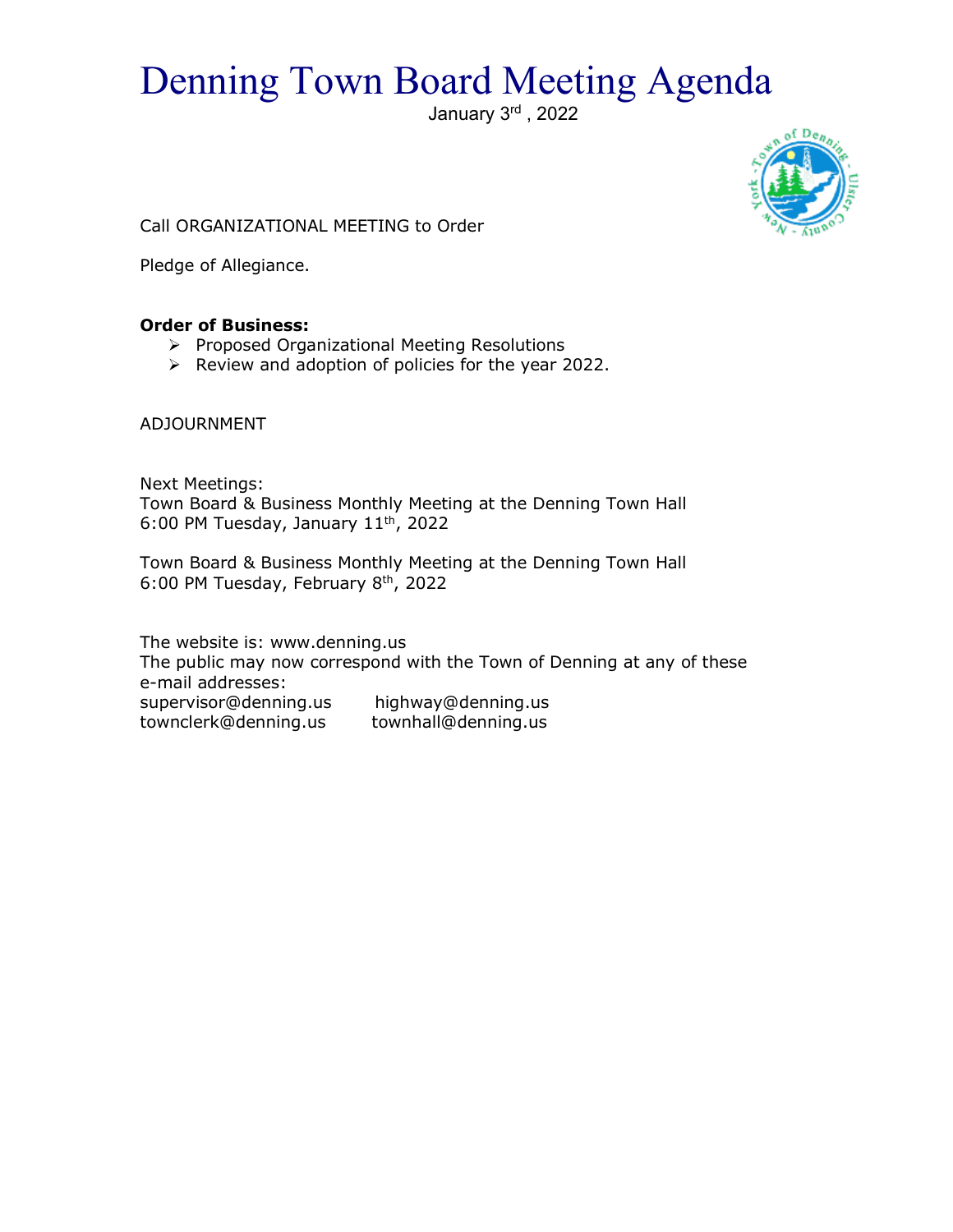## **Resolution No. 1 of 2022 of the Town of Denning**

New York State Town Law section 63 authorizes the Town Board to determine the rules of its procedure,

**RESOLVED** that all Town meetings and public hearings will be conducted in accordance with New York State Open Meetings Law, and in such spirit that the following rules be enacted:

- 1. That a majority of any convened Board shall constitute a quorum for the transaction of business, but a lesser number may adjourn.
- 2. That the vote upon every question shall be taken by ayes and nays, and that the names of the members present and their votes shall be entered into the minutes.
- 3. That every act, motion or resolution shall require for its adoption the affirmative vote of a majority of all of the members of the convened Board.
- 4. That public participation at all regular and special Town Board meetings will be limited to commentary during established intervals as documented in each meeting agenda.
- 5. That any person speaking to the Town Board at all regular or special Town Board meetings will only be heard at the consent of the Supervisor or presiding Public Officer, and that they will be required to address their remarks exclusively to the Town Board without engaging the public in debate.
- 6. That all interested persons will have the right to attend public hearings of the Town, participate freely and make inquiries relating to the purposes thereof.
- 7. That public participation at all public hearings will consist of commentary limited to the purpose of the hearing, being only directed towards the convening Town agency.
- 8. That votes will not be taken by any convened Board on any pending legislation, permit application, zoning variance application or appeal during any public hearing that is subject thereof.
- 9. That response to any public commentary at any public meeting or hearing will be at the discretion of the Supervisor, Chairman or Deputy of any convened Town agency, and that the presiding Public Officer shall have the authority to refer any questions to the Attorney for the Town, or to other Board members.
- 10. That these rules may be amended at any time during the calendar year by resolution of the Town Board.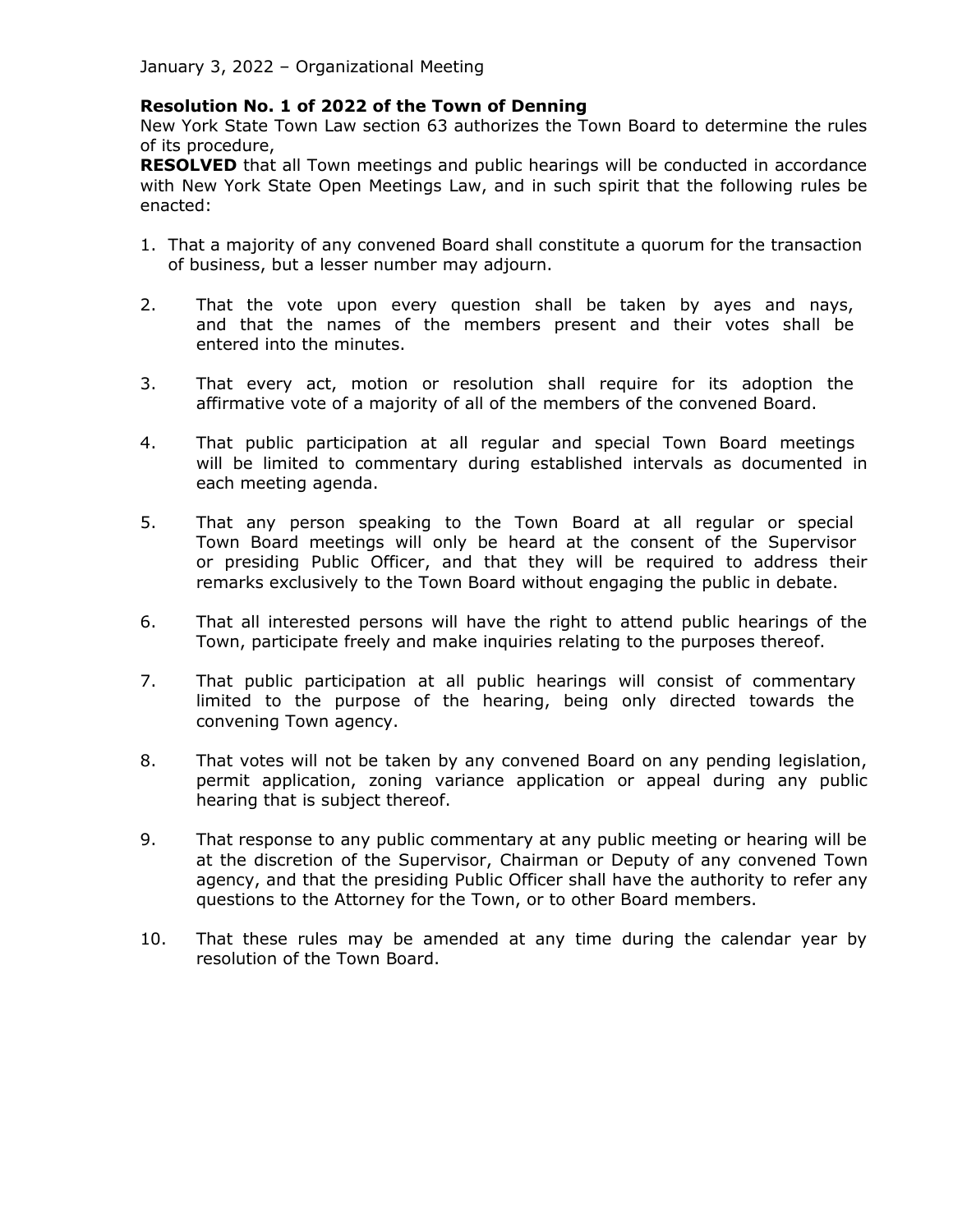# **Resolution No. 2 of 2022 of the Town of Denning**

**WHEREAS** New York State Town Law sections 62 authorizes the Town Board to establish fixed days of each month for regular meetings, and

**WHEREAS** New York State Public Officers Law section 103(b) requires a public body to make all reasonable efforts to hold meetings in facilities that permit barrier free access to the physically handicapped,

**NOW THEREFORE**, **BE IT RESOLVED** that the Town Board and Business meetings will, throughout the year 2022, be held each month, with the meeting location to be the Denning Town Hall, 1567 Denning Road, Claryville, N.Y. 12725, by the following schedule:

## **Denning Town Hall in Claryville:**

10:00 AM Tuesday January  $3<sup>th</sup>$  (Organizational Meeting)

- 6:00 PM Tuesday January 11<sup>th</sup>
- 6:00 PM Tuesday February  $8<sup>th</sup>$
- 6:00 PM Tuesday March 8th
- 6:00 PM Tuesday April 12<sup>th</sup>
- 6:00 PM Tuesday May  $10^{th}$
- 6:00 PM Tuesday June  $14<sup>th</sup>$
- 6:00 PM Tuesday July  $12<sup>th</sup>$
- 6:00 PM Tuesday August 9th
- 6:00 PM Tuesday September 13th
- 6:00 PM Tuesday October  $11<sup>th</sup>$
- 6:00 PM Tuesday, November 8th
- 6:00 PM Tuesday December 13th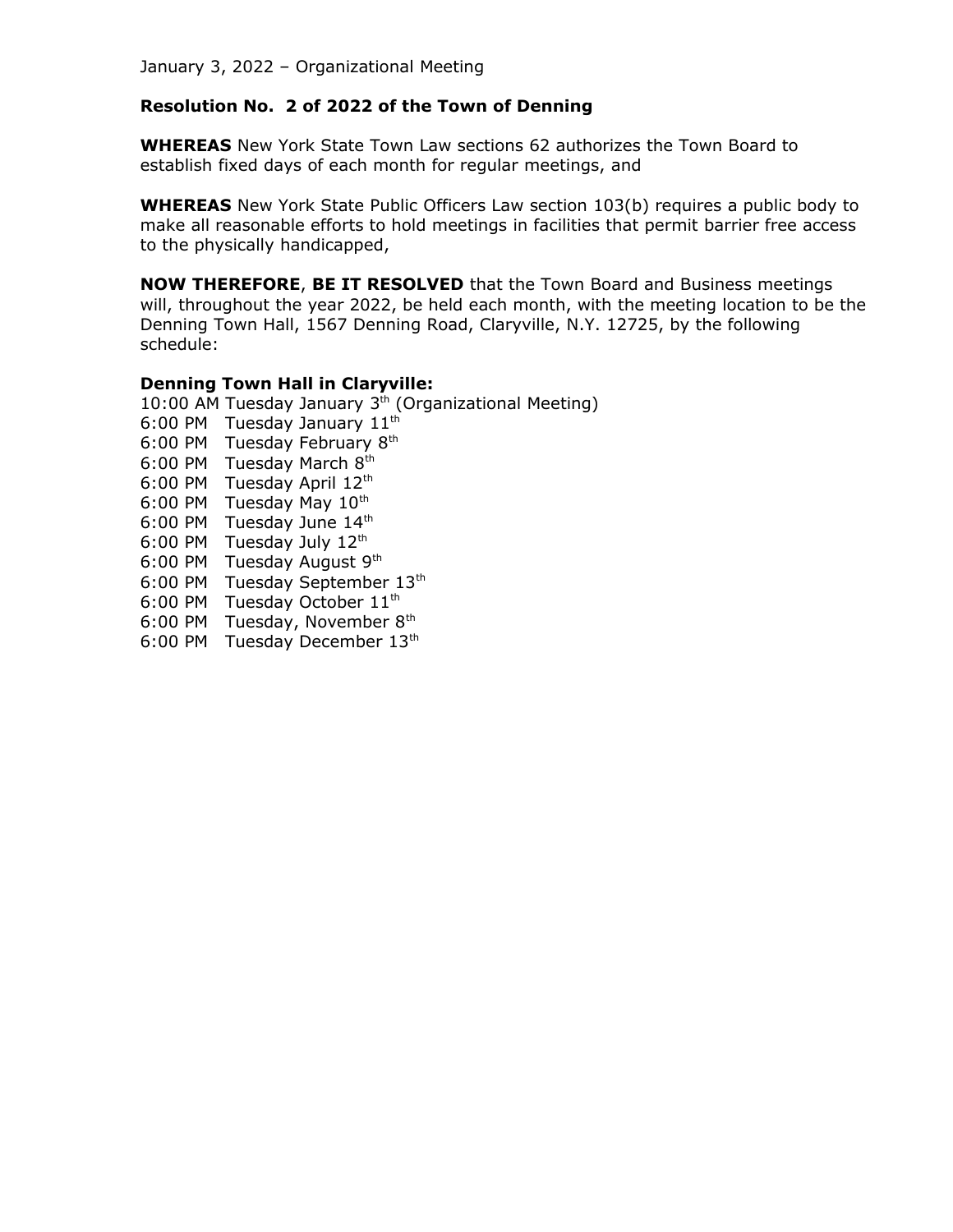## **Resolution No. 3 of 2022 of the Town of Denning**

**WHEREAS** New York State Town Law sections 64 (11) authorizes the Town Board to designate the official newspaper of the Town

And **WHEREAS** New York State Open Meetings Law, Public Officers Law section 104, requires notice of time and place of Town Board meetings to be given to the news media,

**NOW THEREFORE**, **BE IT RESOLVED** that the Ye Olde Tri-Valley Townsman, P.O. Box 232, Grahamsville, N.Y. 12740, is designated as the official newspaper of the Town of Denning, and

**FURTHER BE IT RESOLVED** that the public notices will also be published on the Town of Denning website address [www.denning.us.](http://www.denning.us/)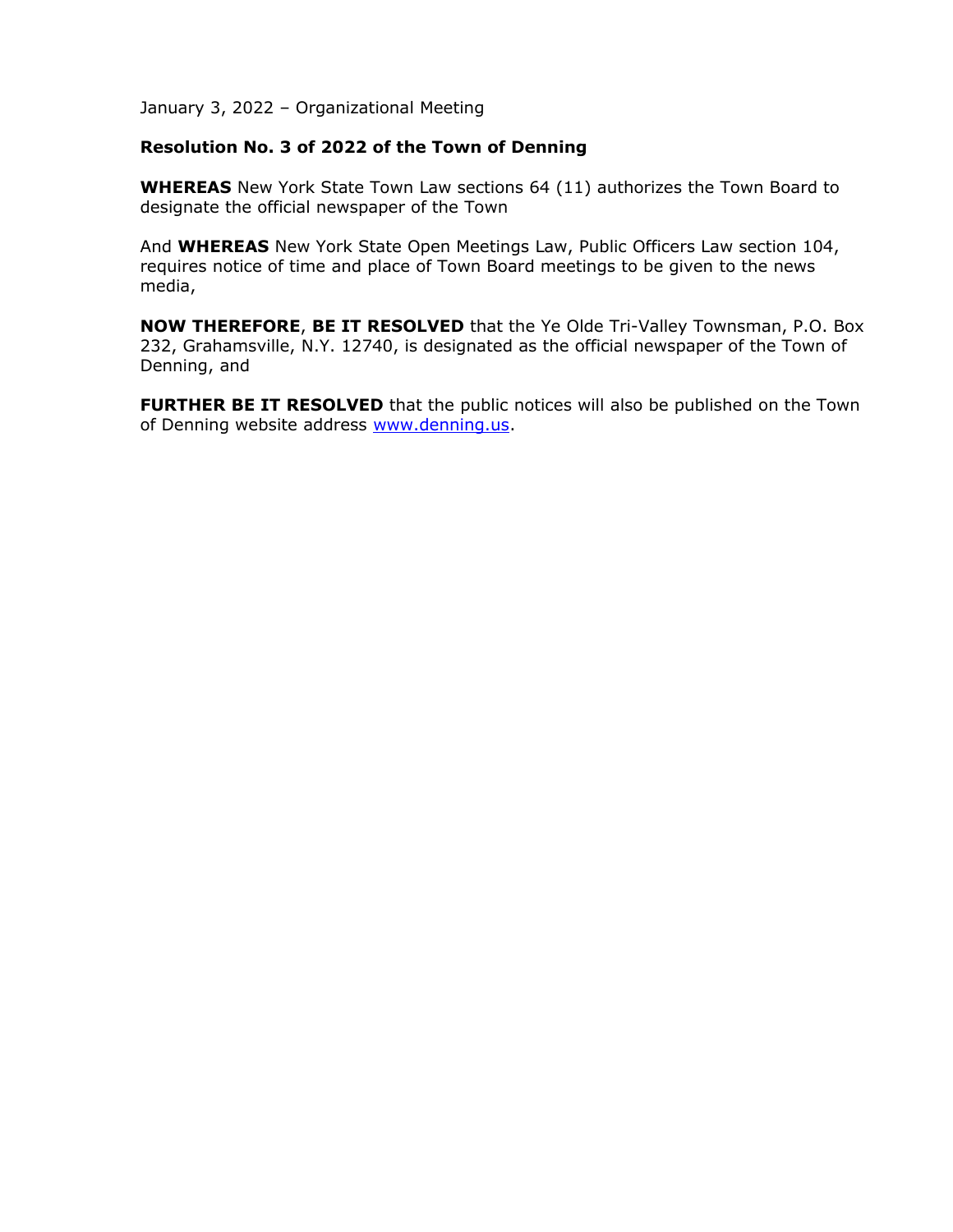## **Resolution No. 4 of 2022 of the Town of Denning**

**WHEREAS** New York State Town Law sections 64 (11) authorizes the Town Board to designate the banks or trust companies in which all Town officers shall deposit all monies coming into their hands by virtue of their offices,

**NOW THEREFORE**, **BE IT RESOLVED** that Catskill Hudson Bank, NYS Route 55, Grahamsville, N.Y. 12740, be the designated depository bank for the Town of Denning, and

**WHEREAS** New York State Law authorizes Town Board to set policy by resolution and **WHEREAS** the tax over payments cost the Town additional monies in refunding amounts.

**THEREFORE, BE IT RESOLVED** the Denning Town Board **HEREBY** authorizes the Town of Denning Tax Collector to retain all over payments which are \$2.00 and less. And

**WHEREAS** General Municipal Law § 85 authorizes municipalities to provide the imposition of a charge to any account, including but not limited to the Town Clerk, Tax Collector, Code Enforcement, Justice Court, R&R Center and any other office, where a tendered payment was dishonored (§ 5-328) by the bank or depository institution, the amount charged to the Town is to be included in the amount due, not to exceed \$20.00, as per New York State law.

**WHEREAS** New York State Law §4-34 authorizes such charges as "expenses incurred in the accomplishment of powers or duties", and

**WHEREAS** the Town Board agrees that mailing and other costs should not be borne by the residents,

**THEREFORE, BE IT RESOLVED** that the Town Board **HEREBY** approves the addition of all mailings and other costs incurred to be an additional charge for all returned payments.

**NOW THEREFORE, BE IT FURTHER RESOLVED** the Town of Denning Town Board **HEREBY** approves and adopts the aforementioned policy.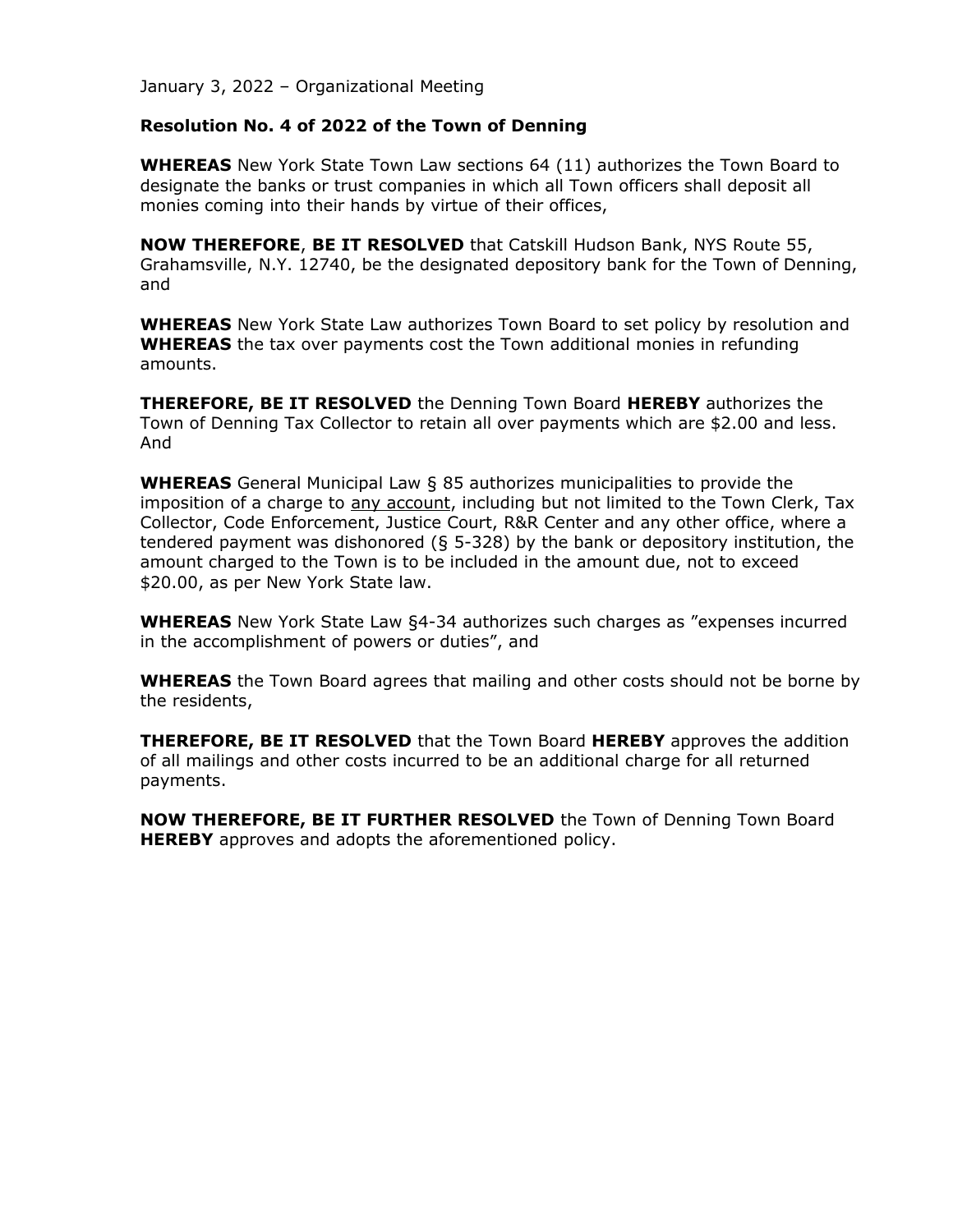## **Resolution No. 5 of 2022 of the Town of Denning**

**WHEREAS** New York State Town Law section 118 authorize the Town Board to allow for advanced payments of claims,

**NOW, THEREFORE**, **BE IT RESOLVED** that throughout the year 2022, the Town Board authorizes the Supervisor to pay claims, in advance of audit, the bills submitted by health insurance providers, telephone, electric, gas, utility and cable companies, the municipal credit card, post office box fees as well as CHIPS, New York State Retirement and any other governmental program which may require proof of paid voucher if SAID payment is required by the program.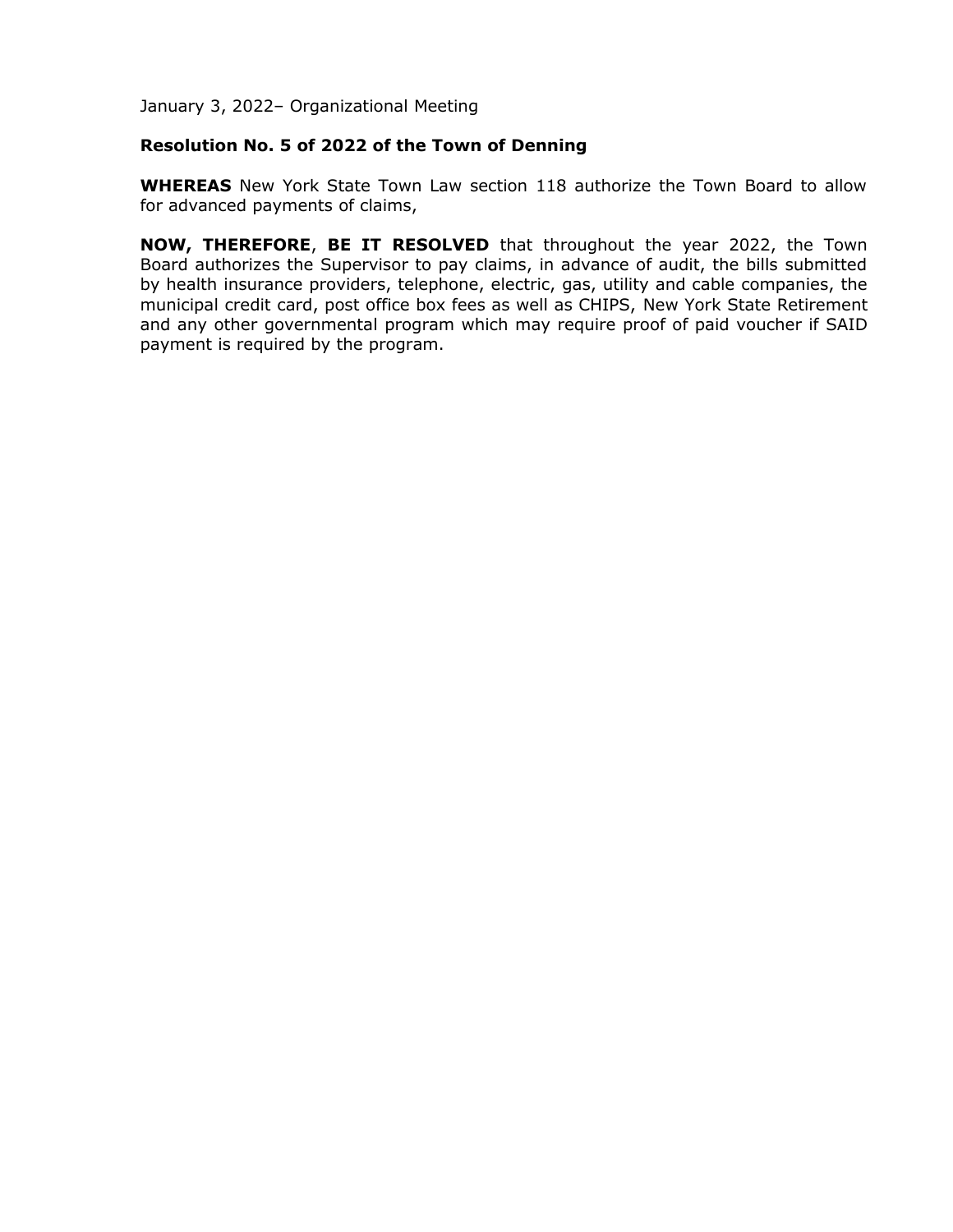## **Resolution No. 6 of 2022 of the Town of Denning**

**WHEREAS** New York State Town Law sections 116 authorizes the Town Board to establish the amount to be allowed for the use of personal vehicles in the performance of official duties, and

**NOW THEREFORE**, **BE IT RESOLVED** that throughout the year 2022, the rate for financial reimbursement of personal vehicles use during the performance of official duties will be equal to .56 cents per mile.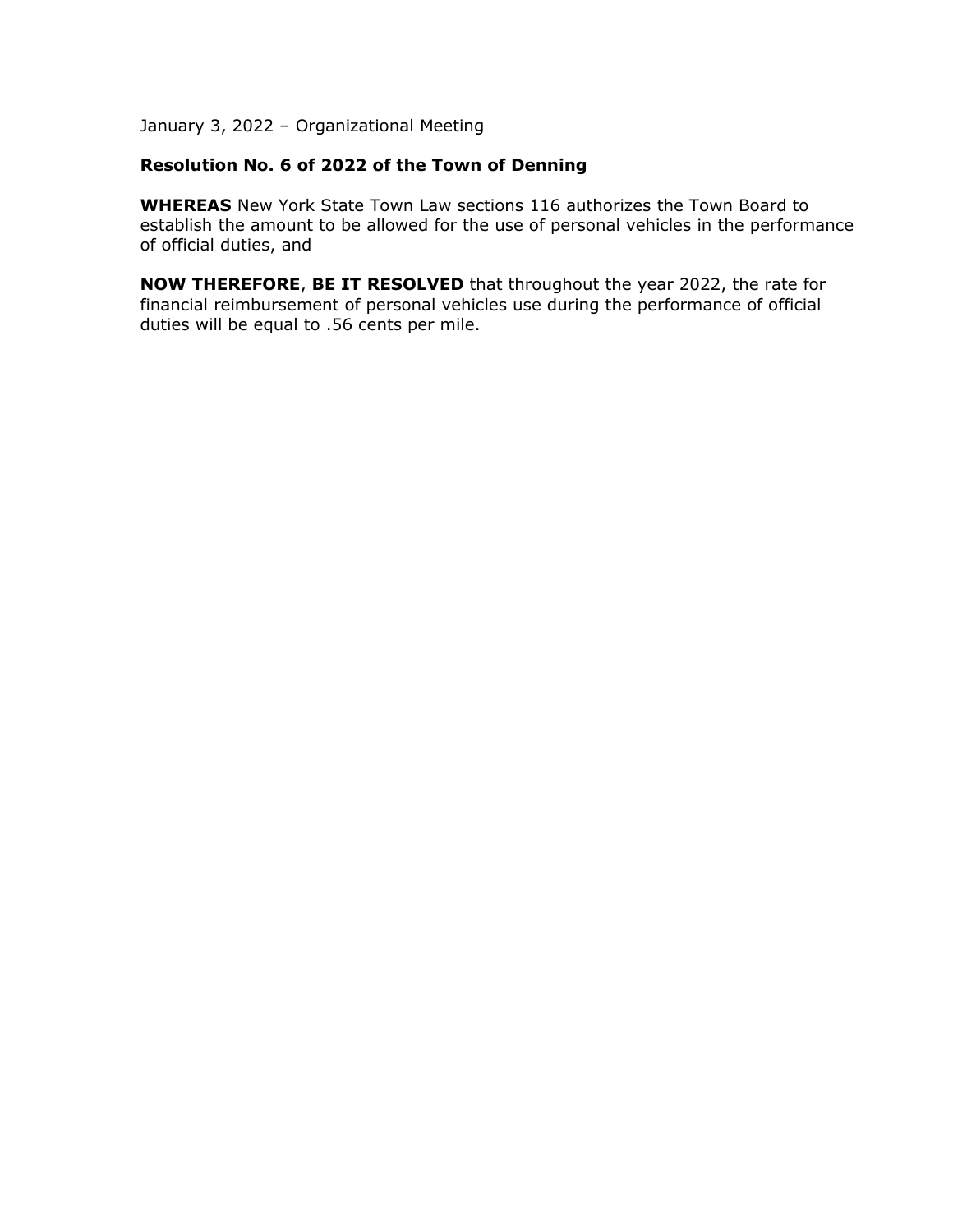## **Resolution No. 7 of 2022 of the Town of Denning**

**WHEREAS** New York State Town Law Public Officers Law sections 87 (b) (iii) authorizes the Town Board to establish fixed charges for document photocopies resulting from requests for records,

And **WHEREAS** New York State Town Law section 64 subsection 1(a) describes the use of petty cash fund for the purpose of making change when such is required in the performance of official duties,

**NOW THEREFORE**, **BE IT RESOLVED** that throughout the year 2022, the Town Clerks Office shall charge a standard fee of 25 cents per copied page up to 8 1/2 by 14 inches, plus all applicable postage charges for the cost of mailing requested documents delivery.

**BE IT FURTHER RESOLVED** that the collection of all receipts resulting from charges for document copies and mailing be conferred upon the Town Clerk as income through petty cash account.

**WHEREAS** the Town of Denning Town Board is authorized by New York State Town Law article 6 to set policy to benefit the Town, and

**WHEREAS** the Town Clerk has requested a Freedom of Information policy pertaining to employees and officials be made in addition to the current form request now being used, and

**WHEREAS** it has been urged to adopt this policy as recommended by the Association of Towns.

**THEREFORE,** any Town Official or Employee seeking information under the FOIL policy for his or her official duty charge shall not be required to submit a FOIL request.

**However**, when applied for private use, the FOIL request form must be submitted as well as the copy fee previously approved.

**BE IT FURTHER RESOLVED** the charge for any copy on CD is \$5.00, the envelope is \$1.00 and a memory stick is \$15.00.

**NOW THEREFORE BE IT FURTHER RESOLVED** that the Town of Denning Town Board **HEREBY** reaffirms Said Policy.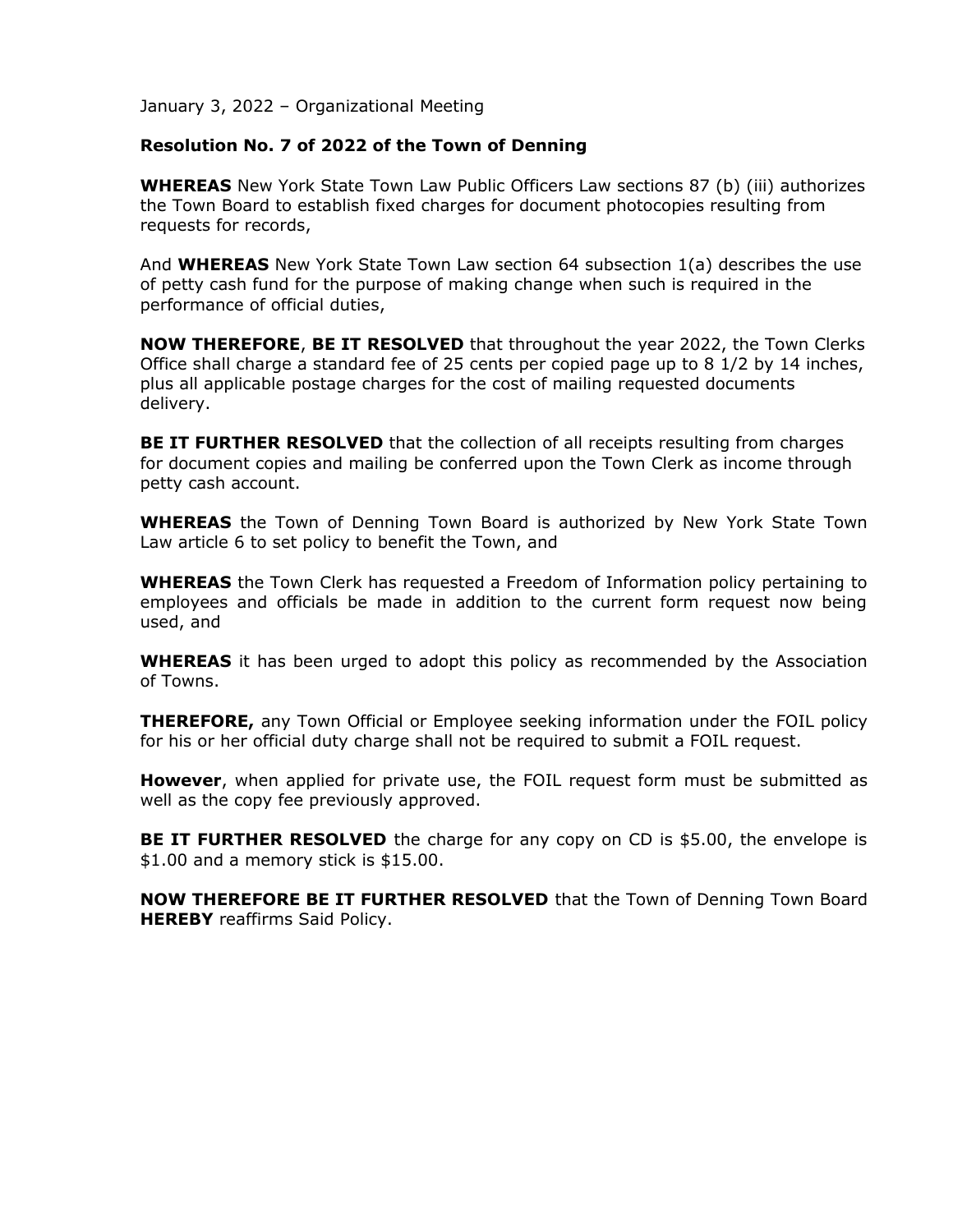## **Resolution No. 8 of 2022 of the Town of Denning**

**WHEREAS** New York State Town Law section 202 (b) authorizes the Town Board to employ an attorney to render professional services and provide legal advice to the Town, at the fee of \$150.00 per hour.

**NOW THEREFORE**, **BE IT RESOLVED** that Rod Futerfas, Attorney at Law, of the firm Wapner, Koplovitz & Futerfas, Kingston, N.Y. 12401 be retained as Attorney for the Town of Denning.

(General Fund Appropriations Code A1420.4)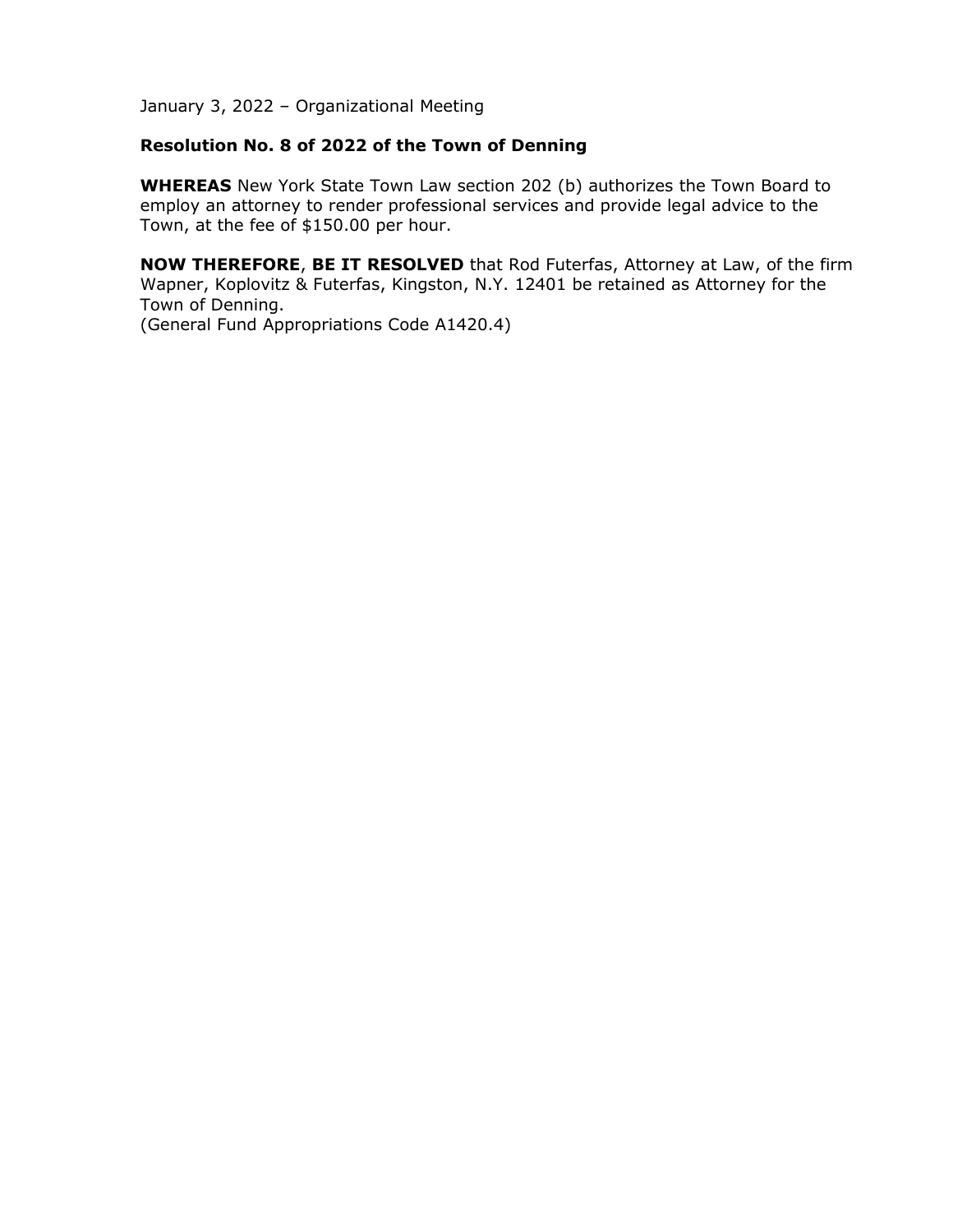## **Resolution No. 9 of 2022 of the Town of Denning**

**WHEREAS** New York State Uniform Fire Prevention and Building Code authorizes the Town Board to appoint a Code Enforcement Officer for the Town,

And **WHEREAS** Article 6 of the Zoning Law of the Town of Denning authorizes the Town Board to appoint a Code Enforcement Officer to enforce the provisions of the Zoning Law and the International Building Code.

**NOW THEREFORE**, **BE IT RESOLVED** that Karl von Hassel, be appointed as Code Enforcement Officer for the Town of Denning, with an annual salary of \$8,146.00 to be drawn from Safety Inspection Personal Services. (General Fund Appropriations Code A3620.1) And

**FURTHER RESOLVED** that a Constitutional Oath of Office is to be filed with the Denning Town Clerk.

**BE IT FURTHER RESOLVED** the Town of Denning Town Board **HEREBY** adopts and approves of the proposed 2022 Building Fee Schedule.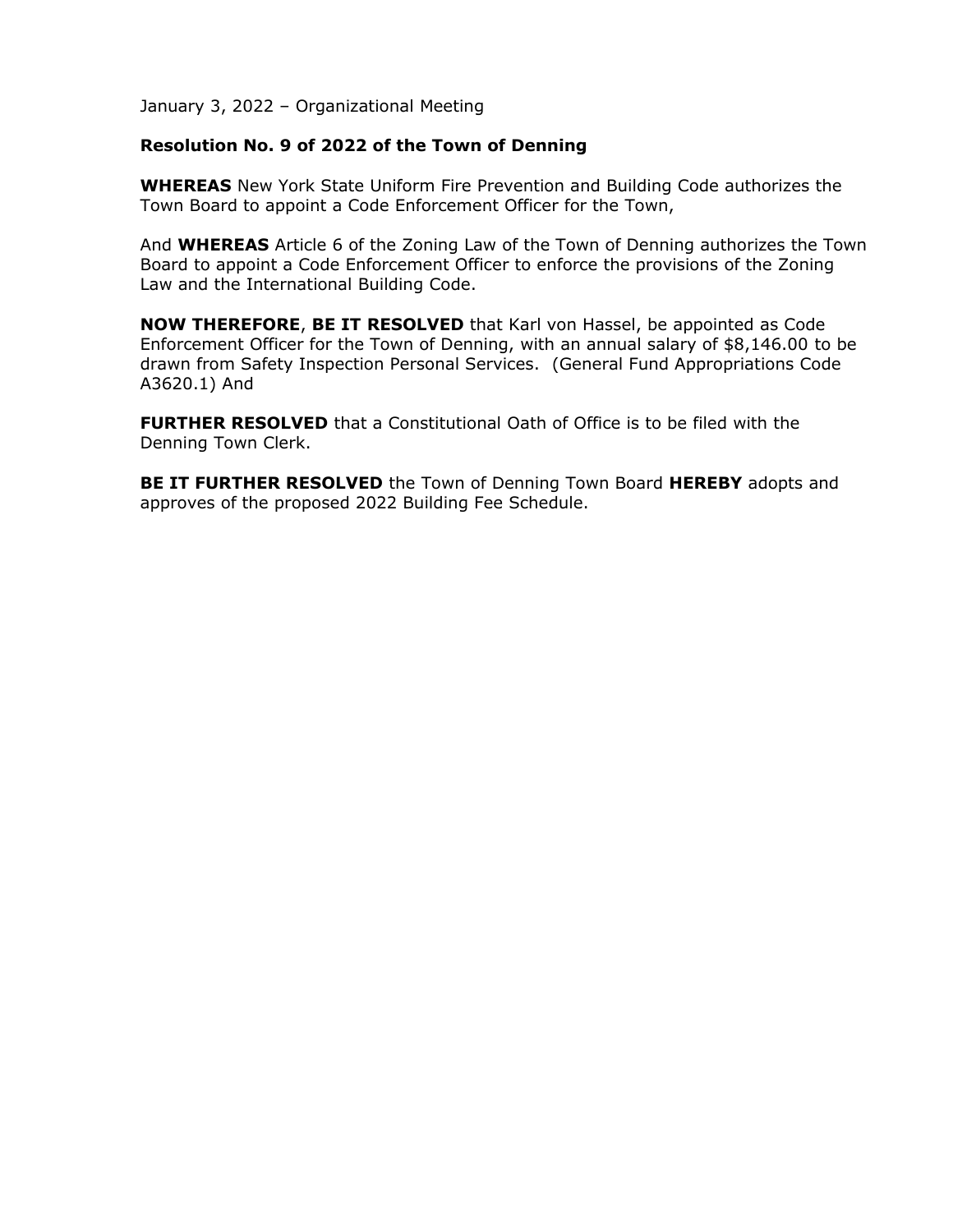## **Resolution No. 10 of 2022 of the Town of Denning**

**WHEREAS** New York State Town Law section 29(15) allows for the Town Board to authorize the Town Supervisor to designate a bookkeeper for the Town,

**NOW THEREFORE**, **BE IT RESOLVED** that Cindy Mickelson, be appointed as bookkeeper of the Town of Denning, with an annual salary of \$10,817.00 to be drawn from Supervisor Personal Services. (General Fund Appropriations Code A1220.1) and

**BE IT FURTHER RESOLVED** a Constitutional Oath of Office is to be filed with the Denning Town Clerk.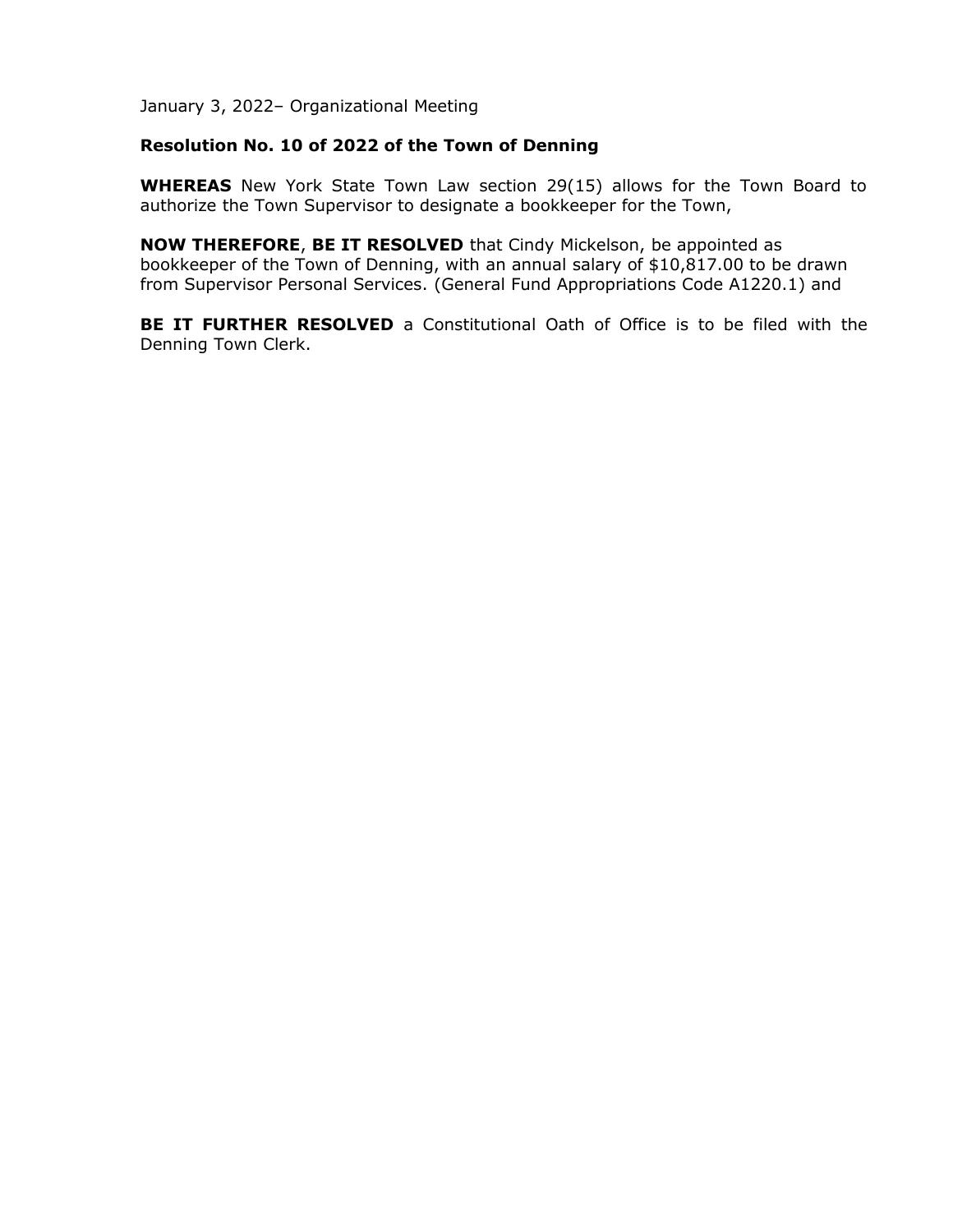# **Resolution No. 11 of 2022 of the Town of Denning**

**WHEREAS** New York State Town Law section 42 authorizes the Town Board to establish the office of Deputy Supervisor,

and **WHEREAS** New York State Town Law section 42 authorizes the Town Supervisor to appoint the Deputy Supervisor to serve at the pleasure of the Supervisor,

**NOW THEREFORE**, **BE IT RESOLVED** that Councilman Gregory Vurckio, be appointed as Deputy Supervisor for the Town of Denning. A Constitutional Oath of Office is to be filed with the Denning Town Clerk.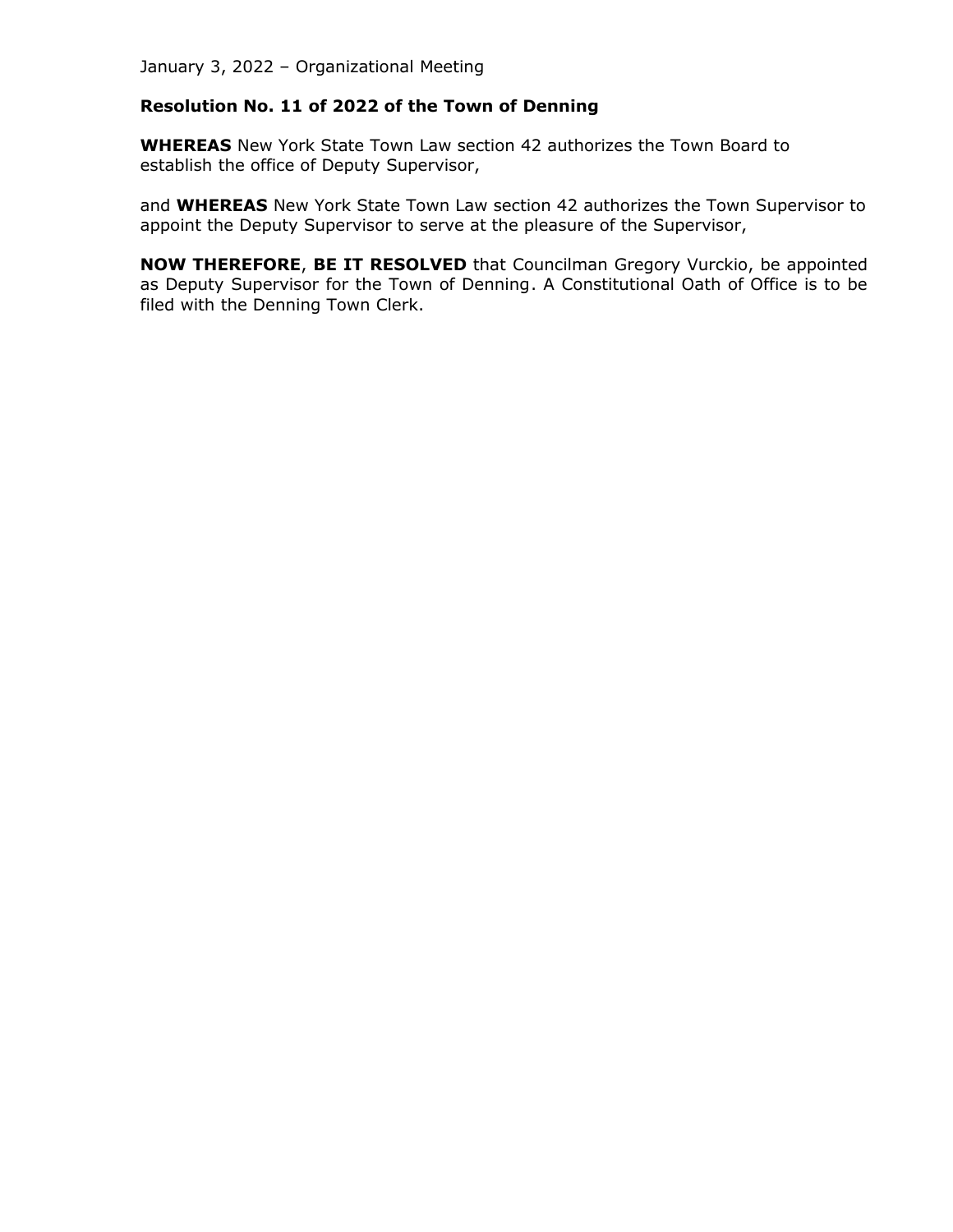## **Resolution No. 12 of 2022 of the Town of Denning**

**WHEREAS** New York State Town Law section 32 (2) authorizes the Town Board to establish the office of Deputy Town Superintendent of Highways, and

**WHEREAS** New York State Town Law section 32 (2) authorizes the Town Highway Superintendent to appoint Robert Totten as the Deputy Highway Superintendent to serve at the pleasure of the Town Highway Superintendent,

**NOW, THEREFORE**, **BE IT RESOLVED** that the position of Deputy Highway Superintendent which was established previously and is a non-competitive class of civil service for the Town of Denning, with an annual salary of \$1,990.00, to be drawn from Superintendent of Highways Personal Services. (General Fund Appropriations Code A5010.1) and

**BE IT FURTHER RESOLVED** a Constitutional Oath of Office is to be filed with the Denning Town Clerk.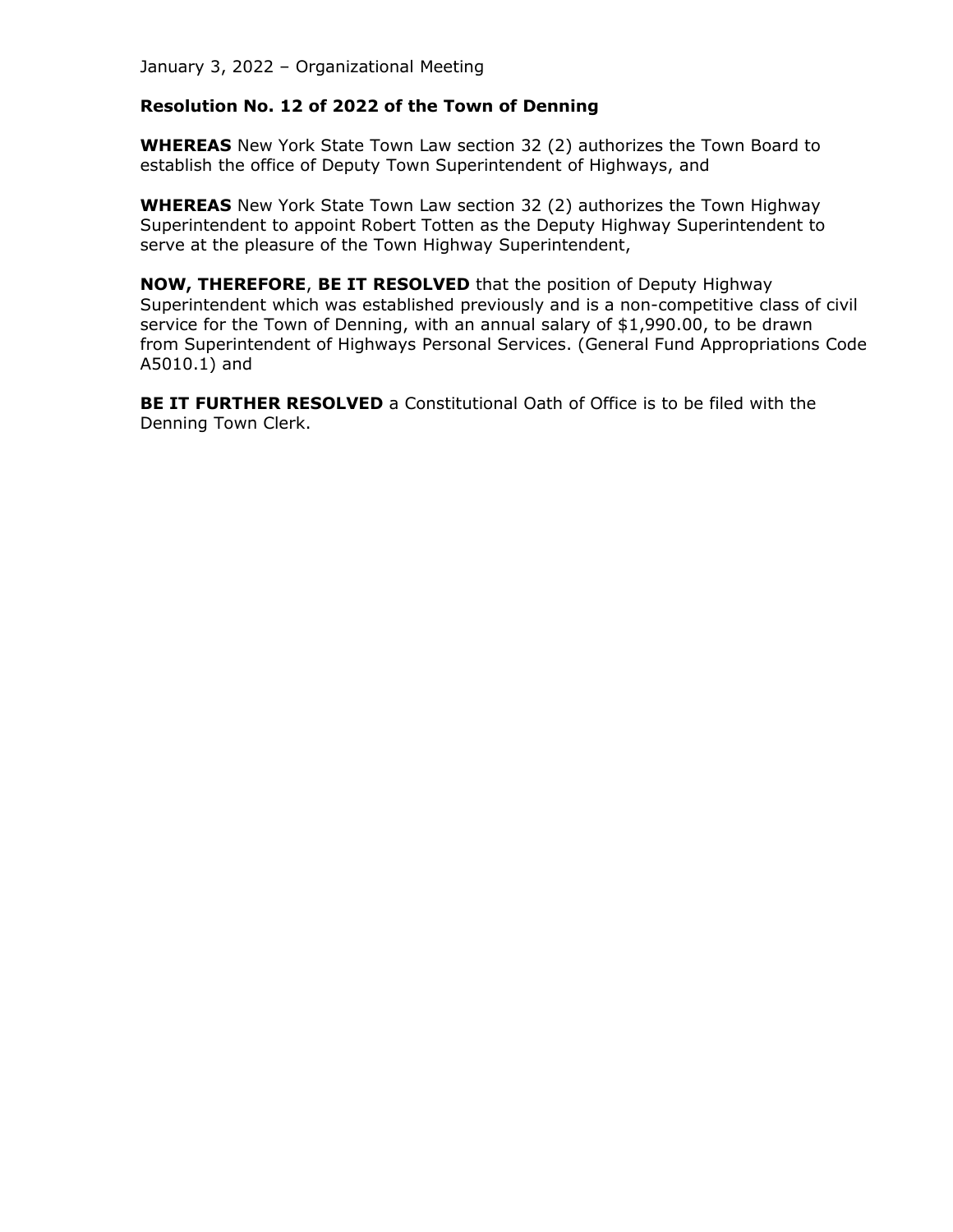# **Resolution No. 13 of 2022 of the Town of Denning**

**WHEREAS** New York State Public Health Law section 4121 and 4123 authorizes the Town Board to appoint a Registrar of Vital Statistics,

**NOW, THEREFORE**, **BE IT RESOLVED** that Nancy Parrow, serving as Denning Town Clerk, be appointed as Registrar of Vital Statistics with an annual salary of \$50.00, to be drawn from Registrar of Vital Statistics Personal Services. (General Fund Appropriations Code A4020.1) and

**BE IT FURTHER RESOLVED** an original Notification of Appointment of Registrar of Vital Statistics to be filed with the NYSDoH, a copy with the Ulster County Clerk, as well as retaining a copy for the Towns records.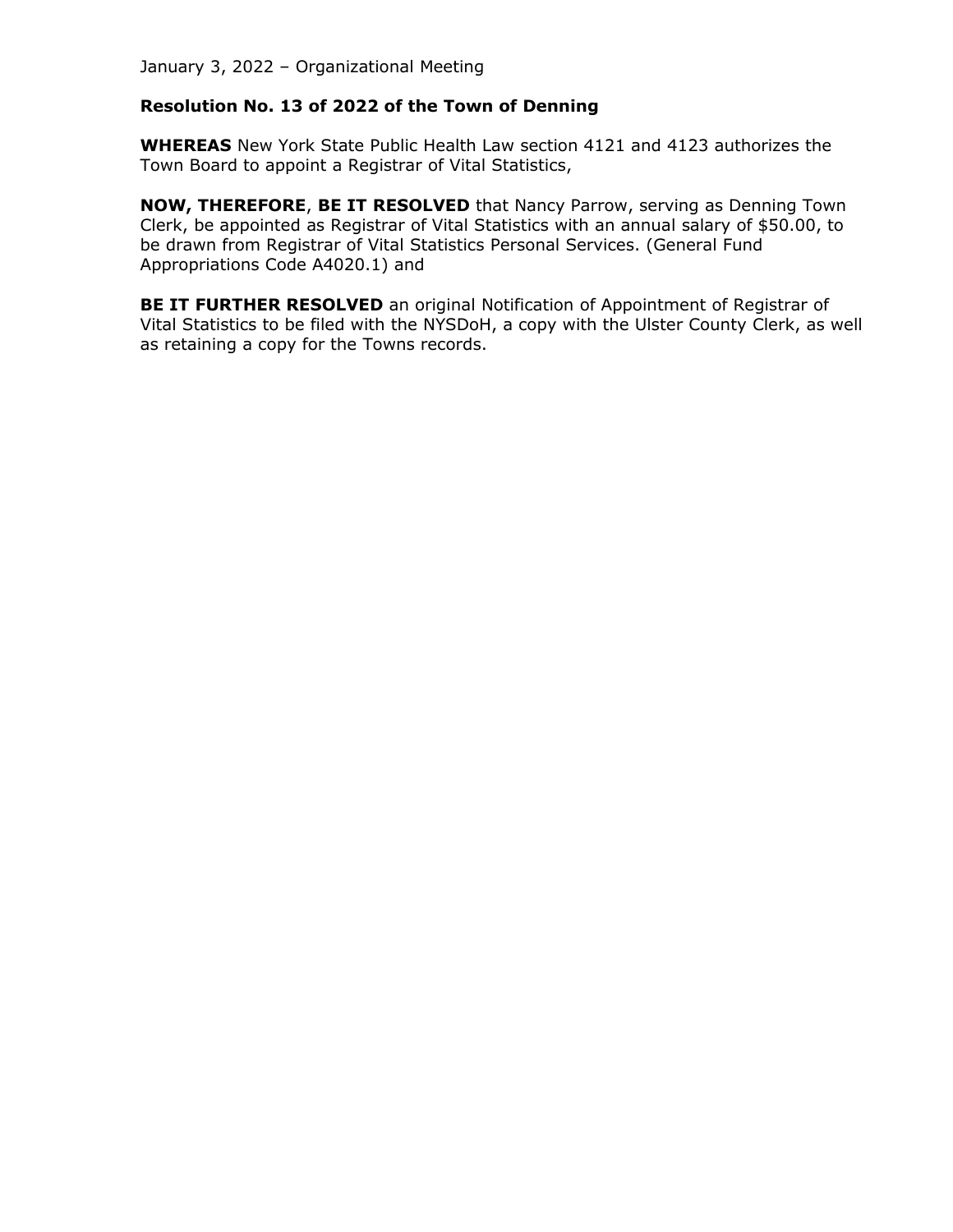## **Resolution No. 14 of 2022 of the Town of Denning**

**WHEREAS** New York State Town Law section 27 authorizes the Town Board to determine the salaries of town officers and employees, and

**WHEREAS** New York State Public Officers Law section 9 provides for the designation of order in which two or more appointed deputies may act, and

**WHEREAS**, under Civil Service Law §41 Deputies of principal executives fall within the exempt class of civil service only when they are authorized by law to act generally for and in place of their principals; and

**WHEREAS** Public Officers Law section 10 and 25 require the taking of oath of office by all town officers,

**NOW, THEREFORE, BE IT, RESOLVED** that Tammy Beck, be appointed as First Deputy Town Clerk/Tax Collector and as Records Management Technician for the Town of Denning, with an annual salary of \$5,987.00 to be drawn from Town Clerk Personal Services, and as Deputy Registrar. (General Fund appropriations code A1410.1)

**NOW THEREFORE BE IT FURTHER RESOLVED** that the Deputy to the Town Clerk/Tax Collector be required to take and subscribe a constitutional Oath of Office to be filed with the Town Clerk, as well as, a Confidentiality Oath to be on file in the Office of the Town Clerk, with an Oath of Office to be filed in the Office of the Ulster County Clerk. and

**FURTHER,** an original Notification of Appointment of Deputy Registrar of Vital Statistics to be filed with the NYSDoH, a copy with the Ulster County Clerk, as well as retaining a copy for the Towns records.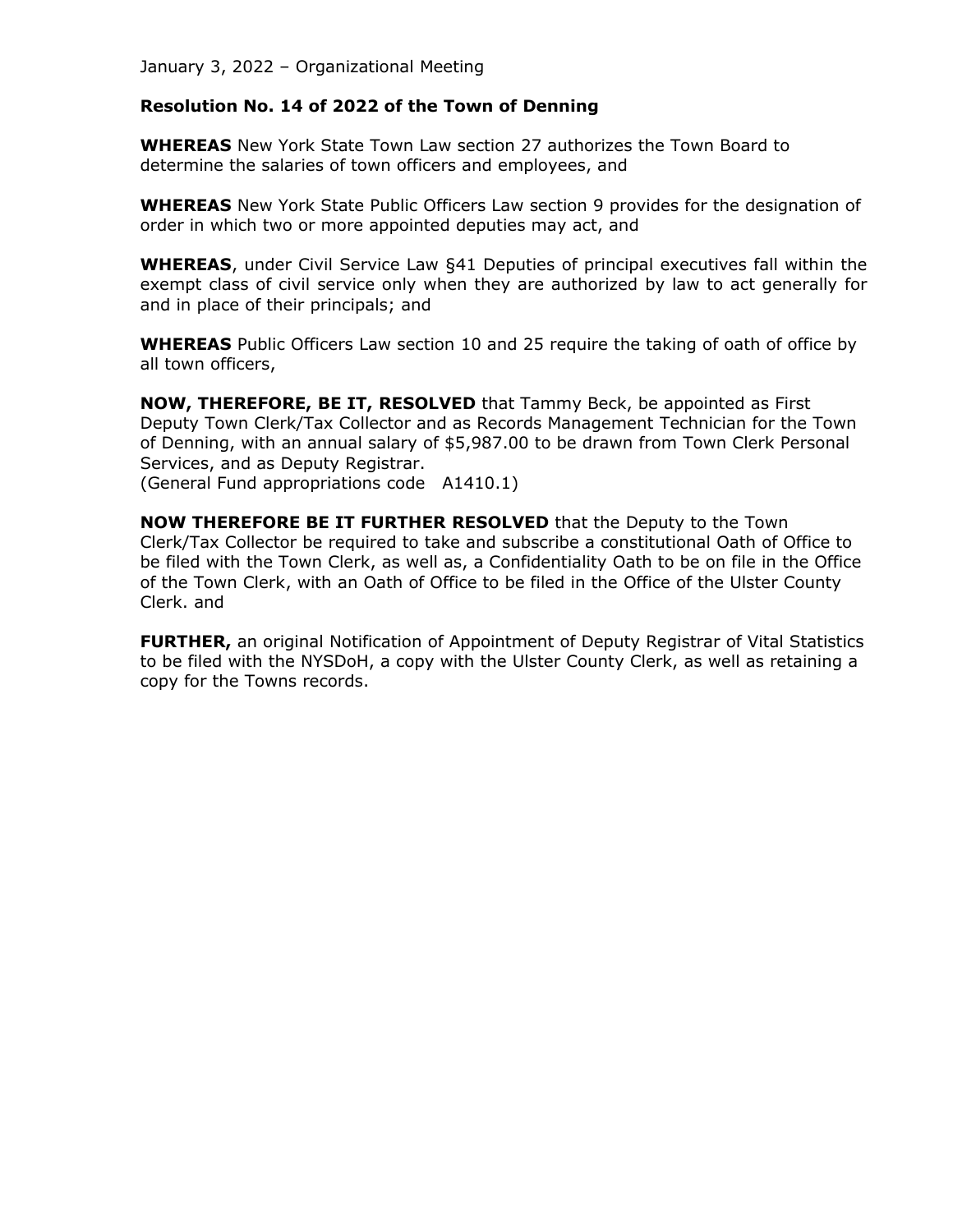## **Resolution No. 15 of 2022 of the Town of Denning**

**WHEREAS** New York State Town Law section 27 authorizes the Town Board to determine the salaries of town officers and employees, and

**WHEREAS** New York State Civil Service Law sections 35 and 40 establish jurisdictional classification of positions, with provisions for a definition of noncompetitive classification of employment positions subject to Town Council appointment,

**NOW THEREFORE BE IT RESOLVED** that Tammy Beck be appointed as Clerk to the Justice Court with an hourly wage of \$14.50 not to exceed \$4,045.00 yearly, to be drawn from Justice Personal Services. (General Fund Appropriations Code A1110.1) and

FURTHER, an original Oath of Office is to be filed with Ulster County Clerk, as well as retaining an original for the Towns records.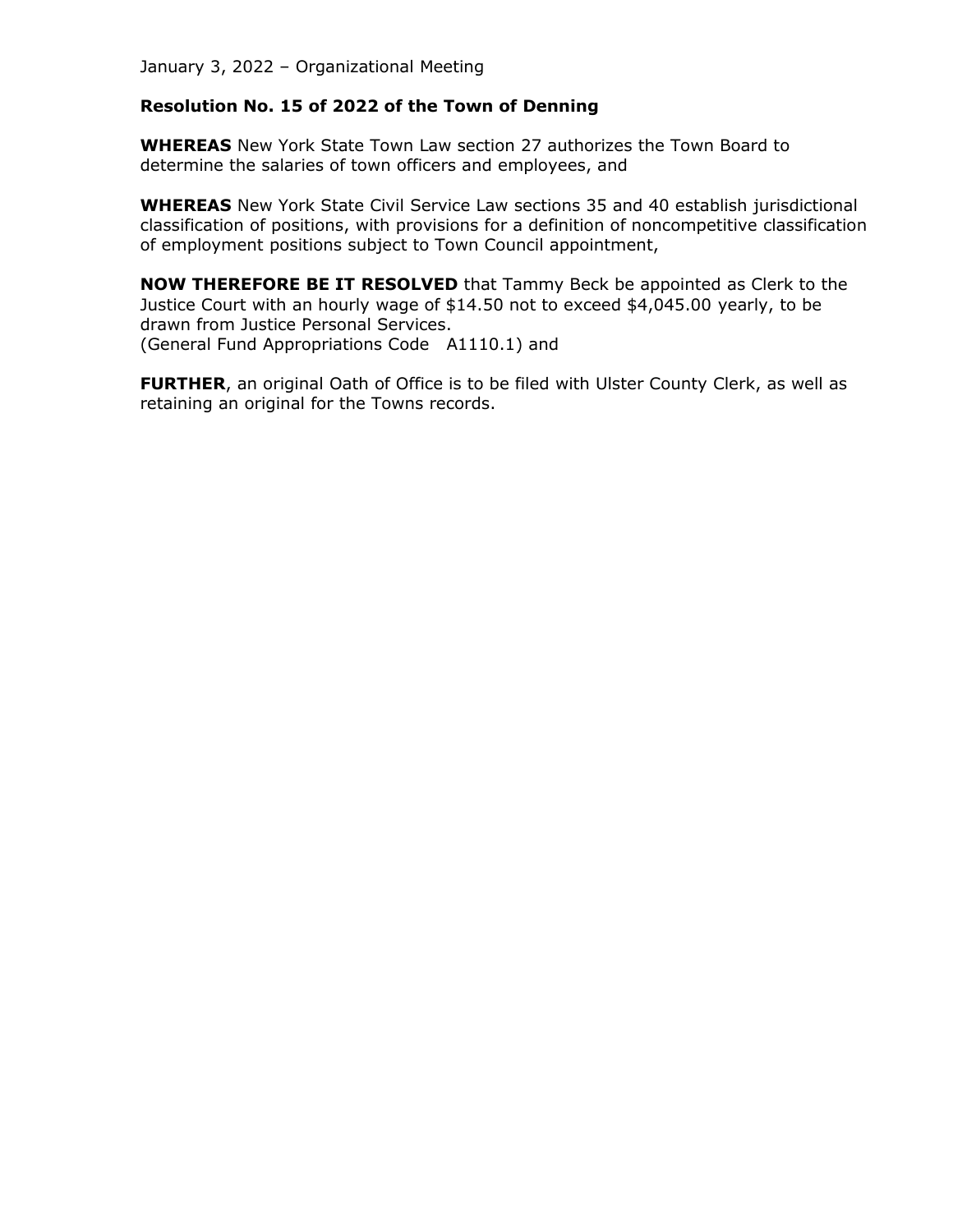# **Resolution No. 16 of 2022 of the Town of Denning**

**WHEREAS** New York State Arts and Cultural Affairs Law section 57.07 authorizes the Town Supervisor to appoint a Local Historian,

**NOW, THEREFORE**, **BE IT RESOLVED** that Tom McGee, be appointed as Historian for the Town of Denning.

**BE IT FURTHER RESOLVED** that a Constitutional Oath of Office is to be filed with the Denning Town Clerk.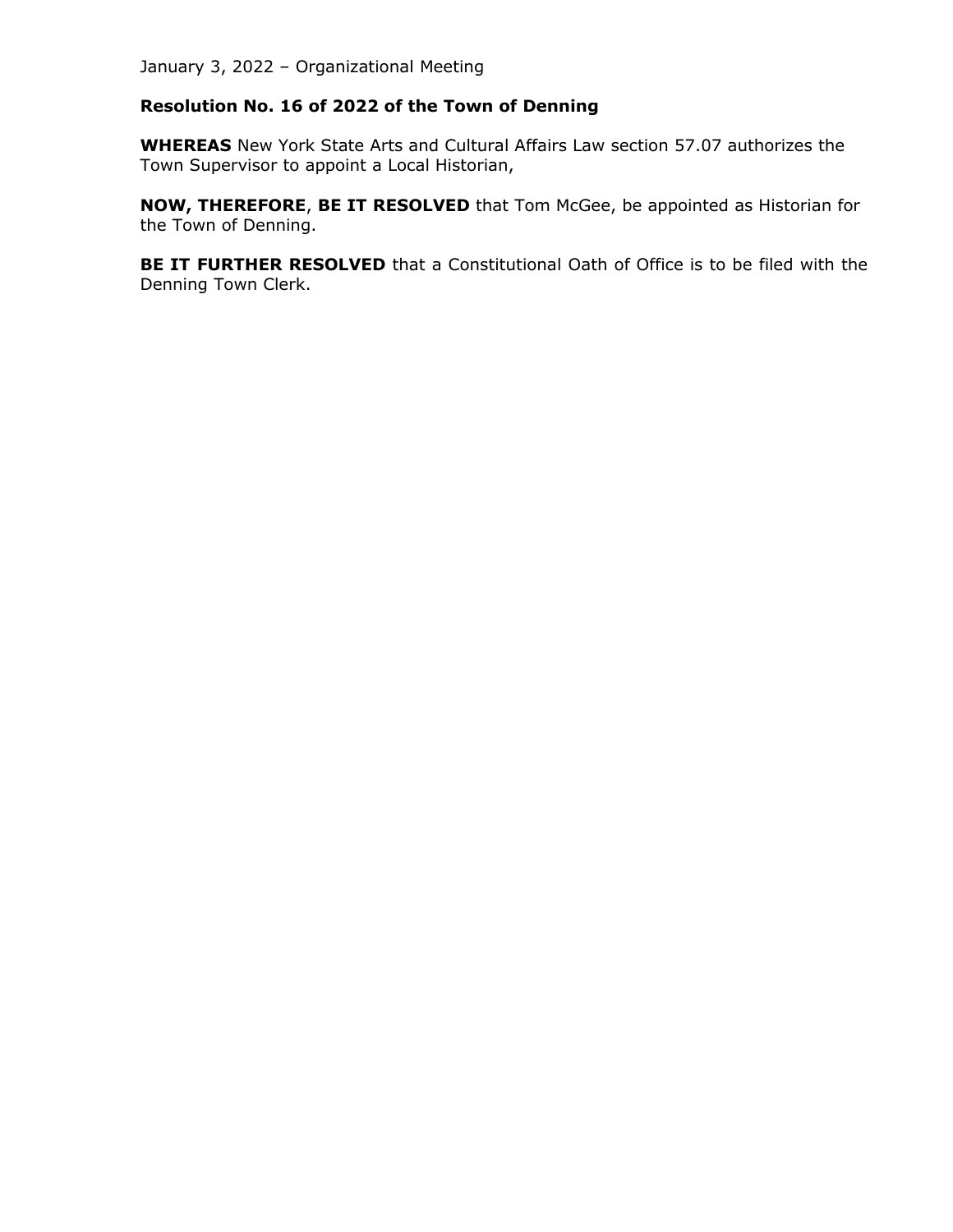## **Resolution No. 17 of 2022 of the Town of Denning**

**WHEREAS** New York State Agriculture & Market Law section 114 authorizes the Town Board to appoint a Dog Control Officer for the Town,

**NOW, THEREFORE**, **BE IT RESOLVED** that Archie Ackerley Jr., be appointed as Dog Control Officer for the Town of Denning, with an annual salary of \$662.00, to be drawn from Control of Dogs Personal Services. (General Fund Appropriations Code A3510.1) and

**BE IT FURTHER RESOLVED** a Constitutional Oath of Office is to be filed with the Denning Town Clerk.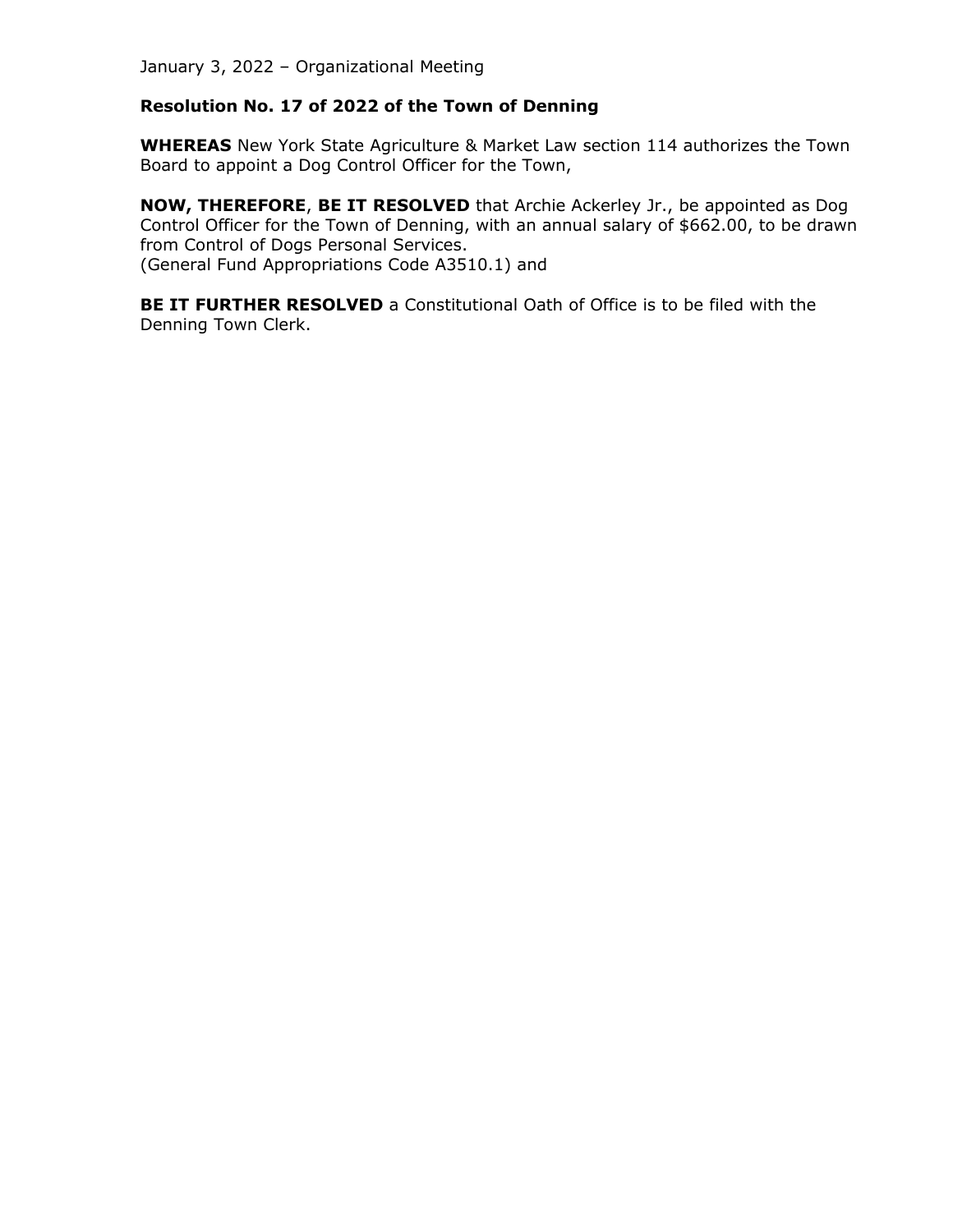# **Resolution No. 18 of 2022 of the Town of Denning**

**WHEREAS** Town Law § 20(1)(a) and (b) authorizes the Town Board to appoint employees it deems necessary for the proper conduct of the affairs of the Town,

**NOW THEREFORE BE IT RESOLVED** to appoint Richard Lowe to the position of Town of Denning Recycling Manager, at a salary of \$15.92 per hour to be drawn from Refuse and Garbage Personal Services. (General Fund Appropriations Code A8160.1) and

**BE IT FURTHER RESOLVED** that a Constitutional Oath of Office is to be filed with the Denning Town Clerk.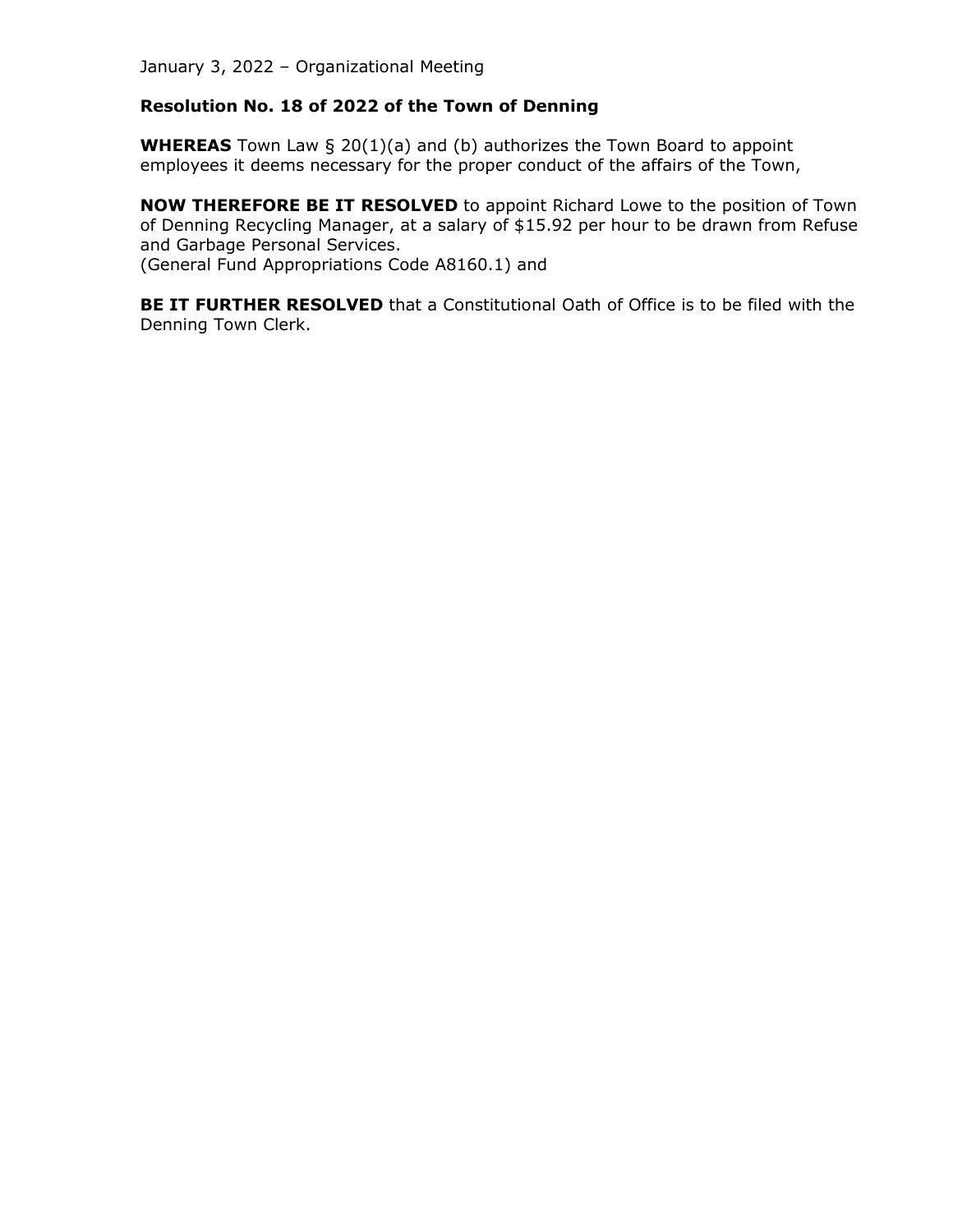#### **Resolution No. 19 of 2022 of the Town of Denning**

**WHEREAS** New York State Town Law section 267 and 271 require annual appointments to the Town Planning Board and Zoning Board of Appeals with designated terms of office on a calendar year basis, and

**WHEREAS** Local Law No.3 of 2001 of the Town of Denning requires an annual appointment to the Town Board of Ethics with designated terms of office on a calendar year basis, and

**WHEREAS** Public Officers Law section 10 and 25 require the taking of the Oath of Office by all town officers,

**NOW, THEREFORE**, be it **RESOLVED** that a review of remaining terms of office for members of the Town Planning Board, Zoning Board of Appeals and Board of Ethics be announced on an annual basis at the Town Board organizational meeting.

**FURTHER**, **RESOLVED** that all newly appointed members be required to take and subscribe a constitutional Oath of Office to be filed with the Town Clerk, and that each member shall be notified of appointment and duration of term in writing by first class mail no later than 10 business days following the annual organizational meeting. And

**NOW, THEREFORE**, **BE IT RESOLVED** that these residents are Board appointed or reappointed to said Boards:

| <b>Planning Board</b> (7-Year Term)<br>Joe Sibiga (Re-appointment)                | - expire 12/31/2028 |
|-----------------------------------------------------------------------------------|---------------------|
| <b>Zoning Board of Appeals (5-year term)</b><br>Frances Chewiwi (Re-appointement) | - expire 12/31/2026 |
| <b>Board of Ethics</b> (3-Year Term)<br>Jeanne Kepley (Re-Appointment)            | - expire 12/31/2024 |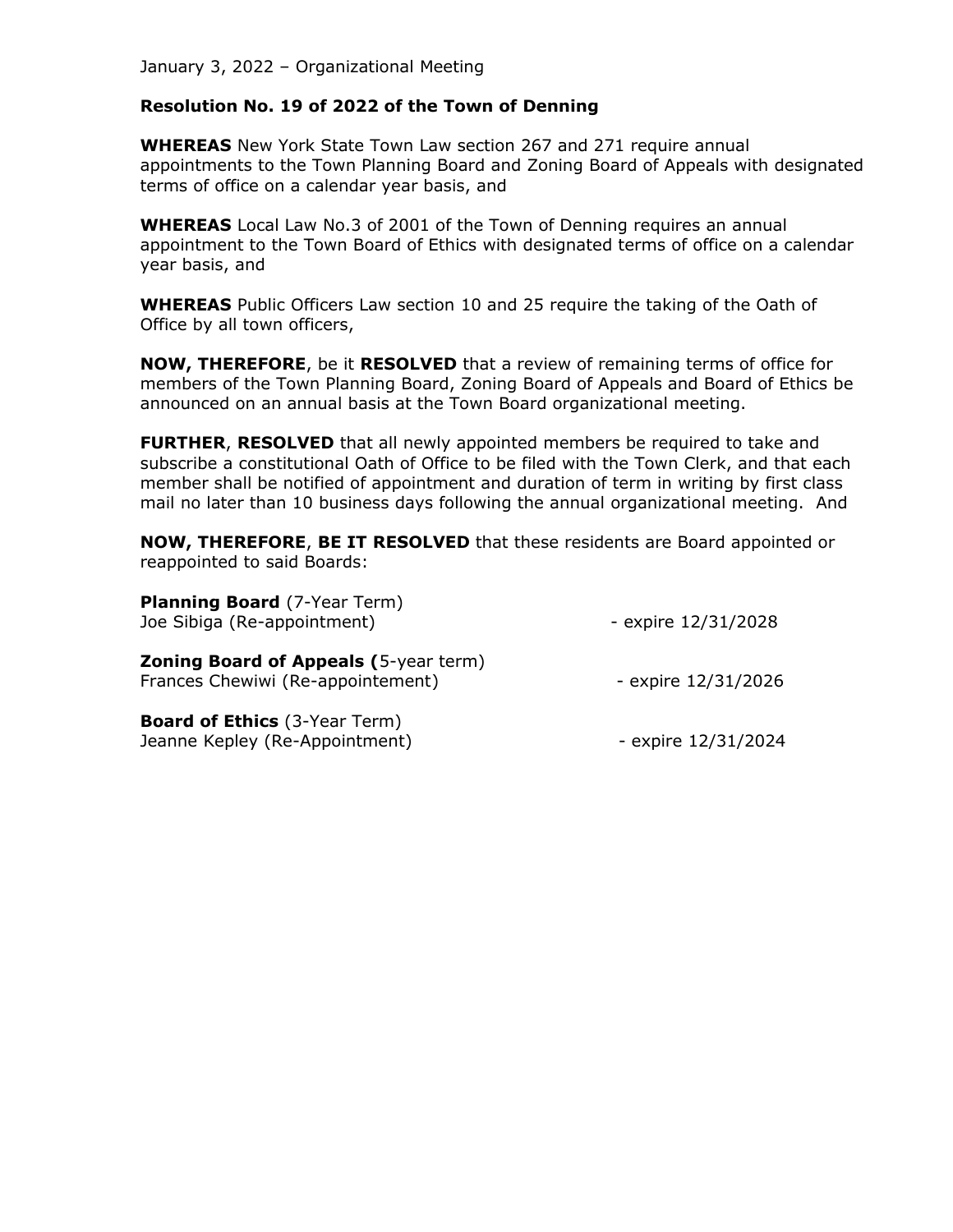Review of remaining terms:

# **Planning Board** (7 year term)

| Joe Sibiga           | - expire 12/31/2028 |
|----------------------|---------------------|
| Katherine Parr       | - expire 12/31/2027 |
| Stephen E. Bobik     | - expire 12/31/2022 |
| Anthony Carminati    | - expire 12/31/2025 |
| Travis Coddington    | - expire 12/31/2024 |
| Chris McInerney      | - expire 12/31/2023 |
| <b>Shelley Curry</b> | - expire 12/31/2026 |
|                      |                     |

# **Zoning Board of Appeal** (5 year term)

| Mark Boncek     | - expire 12/31/2022 |
|-----------------|---------------------|
| Frances Chiwiwi | - expire 12/31/2026 |
| John Barnum     | - expire 12/31/2024 |
| Archie Ackerley | - expire 12/31/2023 |
| Kim Noble       | - expire 12/31/2025 |

# **Board of Ethics** (3 year term)

| Jane Carminati    | - expire 12/31/2023 |
|-------------------|---------------------|
| William Leudemann | - expire 12/31/2022 |
| Jeanne Kepley     | - expire 12/31/2024 |

## **Board of Assessment Review**

(October  $1^{st}$  to September 30<sup>th</sup> - 5 year term)

| William Geelam<br>Judith Sorice Remainder of Term Appointment |                               | - expire 9/30/2022<br>- expire 9/30/2023 |  |
|---------------------------------------------------------------|-------------------------------|------------------------------------------|--|
| Jon Parrow                                                    | Remainder of Term Appointment | - expire 9/30/2024                       |  |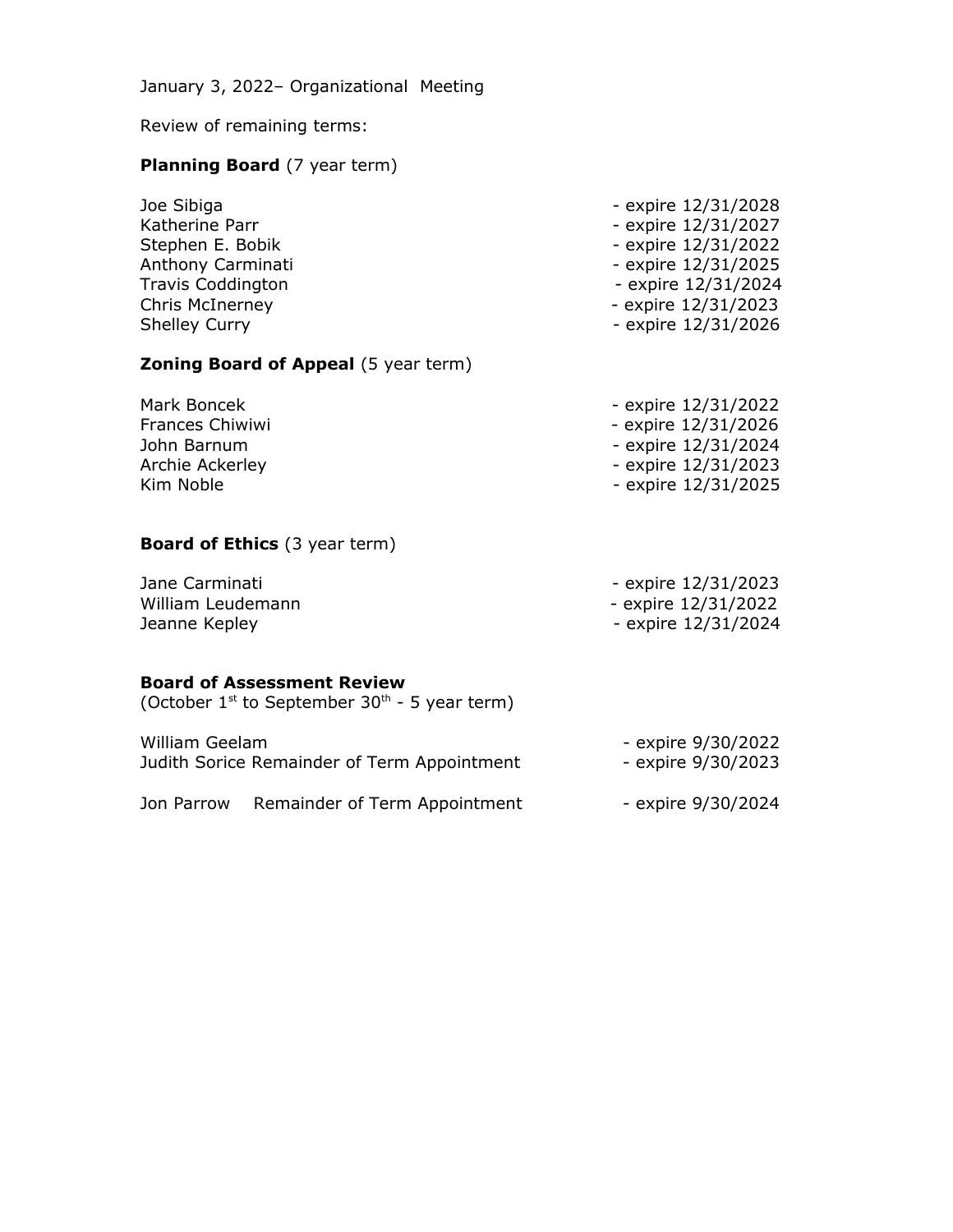## **Resolution No. 20 of 2022 of the Town of Denning**

**WHEREAS** New York State Town Law section 27 authorizes the Town Board to determine the salaries of town officers and employees,

**NOW, THEREFORE**, **BE IT RESOLVED** that the following salaries be fixed for the listed town officers and employees for the Fiscal Year 2022 and as approved in the adopted 2022 Budget.

| <b>Town Officers:</b>                  |                     |
|----------------------------------------|---------------------|
| Supervisor                             | \$17,000.00         |
| Councilpersons (4) each                | 1,500.00            |
| Superintendent of Highways             | 53,074.00           |
| Deputy Superintendent of Highways      | 1,990.00            |
| Town Clerk/ Tax Collector              | 31,110.00           |
| First Deputy Town Clerk/ Tax Collector | 5,987.00            |
| <b>Town Justice</b>                    | 8,160.00            |
| Assessor                               | 12,000.00           |
| Code Enforcement/Building Inspector    | 8,146.00            |
| Bookkeeper                             | 10,817.00           |
| Dog Control                            | 662.00              |
| Registrar of Vital Statistics          | 50.00               |
| Recycling Manager                      | \$15.92 per hour    |
| Clerk to Justice Court                 | 14.50 per hour      |
| Court Security Officer                 | 16.12 per hour      |
| <b>House Cleaning</b>                  | \$1,446.00 Annually |
| Planning / Zoning Clerk                | 14.50 per hour      |
| <b>New Position</b>                    | \$14.50 per hour    |
| <b>Highway Employees:</b>              |                     |
| Laborer                                | \$22.64 per hour    |
| <b>Starting Salary</b>                 | 20.81 per hour      |
| Heavy Equipment Operator Class B       | 23.42 per hour      |
| <b>Starting Salary</b>                 | 21.60 per hour      |
| Heavy Equipment Operator Class A       | 24.14 per hour      |
| <b>Starting Salary</b>                 | 22.95 per hour      |

Foreman \$25.59 per hour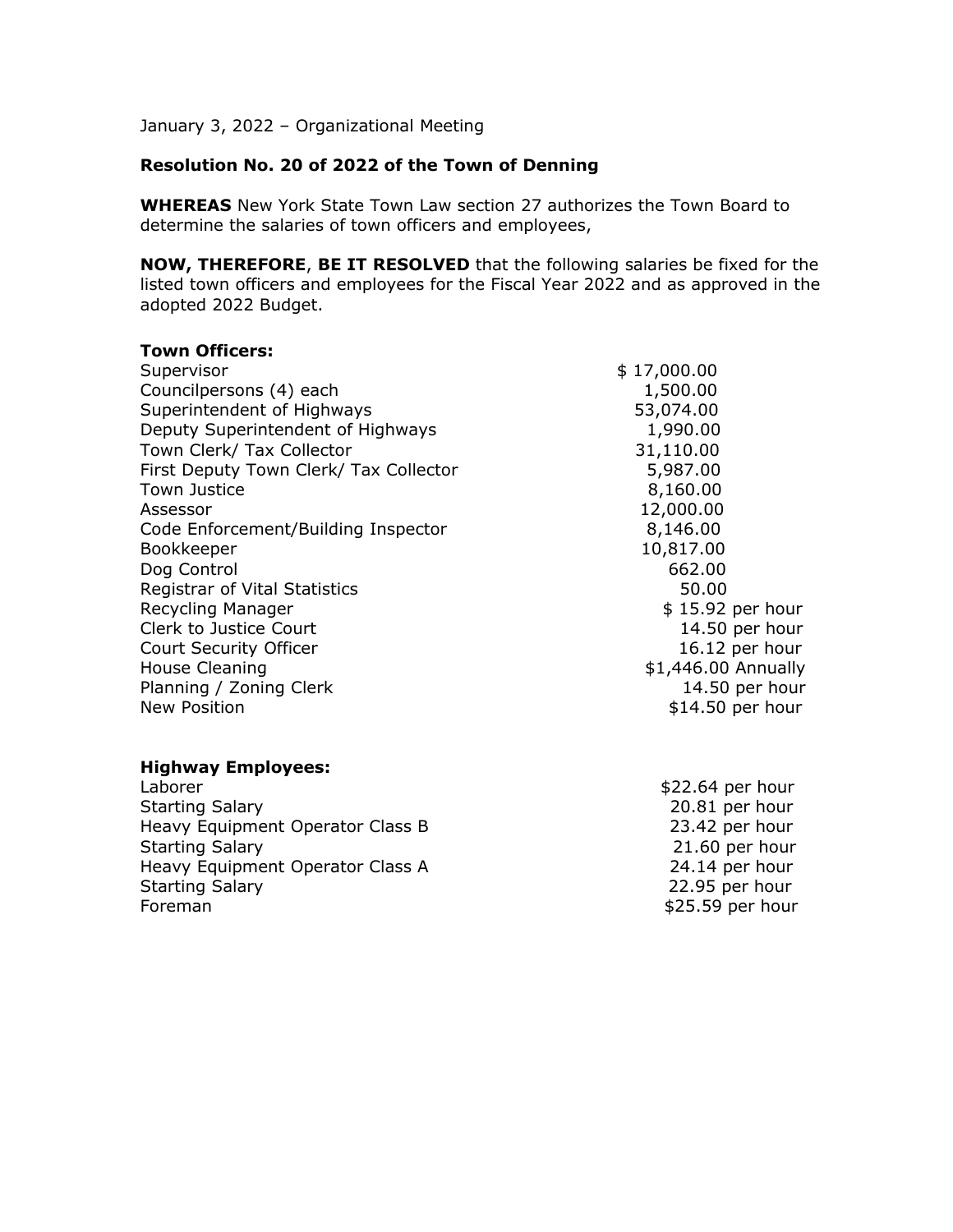## **Resolution No. 21 of 2022 of the Town of Denning**

**WHEREAS** Public Officers Law section 11 (2) authorizes the Town Board to approve the procurement of a blanket undertaking from any duly authorized corporate surety covering Officers, Clerks and Employees of the Town, And

**WHEREAS** the Town Clerk / Tax Collector / Bookkeeper as well as any Officers and Employees of the Town of Denning will properly account for and pay over any and all monies received in the course of fulfilling Said person(s) duties.

**NOW, THEREFORE**, **BE IT RESOLVED** that the public officers bond issued by National Grange Mutual with coverage of \$10,000 for Public Officials and \$800,000 excess for Tax Collectors be procured from Mike Preis, Inc. at the annual premium of \$475.00 to be drawn from Unallocated Insurance.

(General Fund Appropriations Code A1910.4).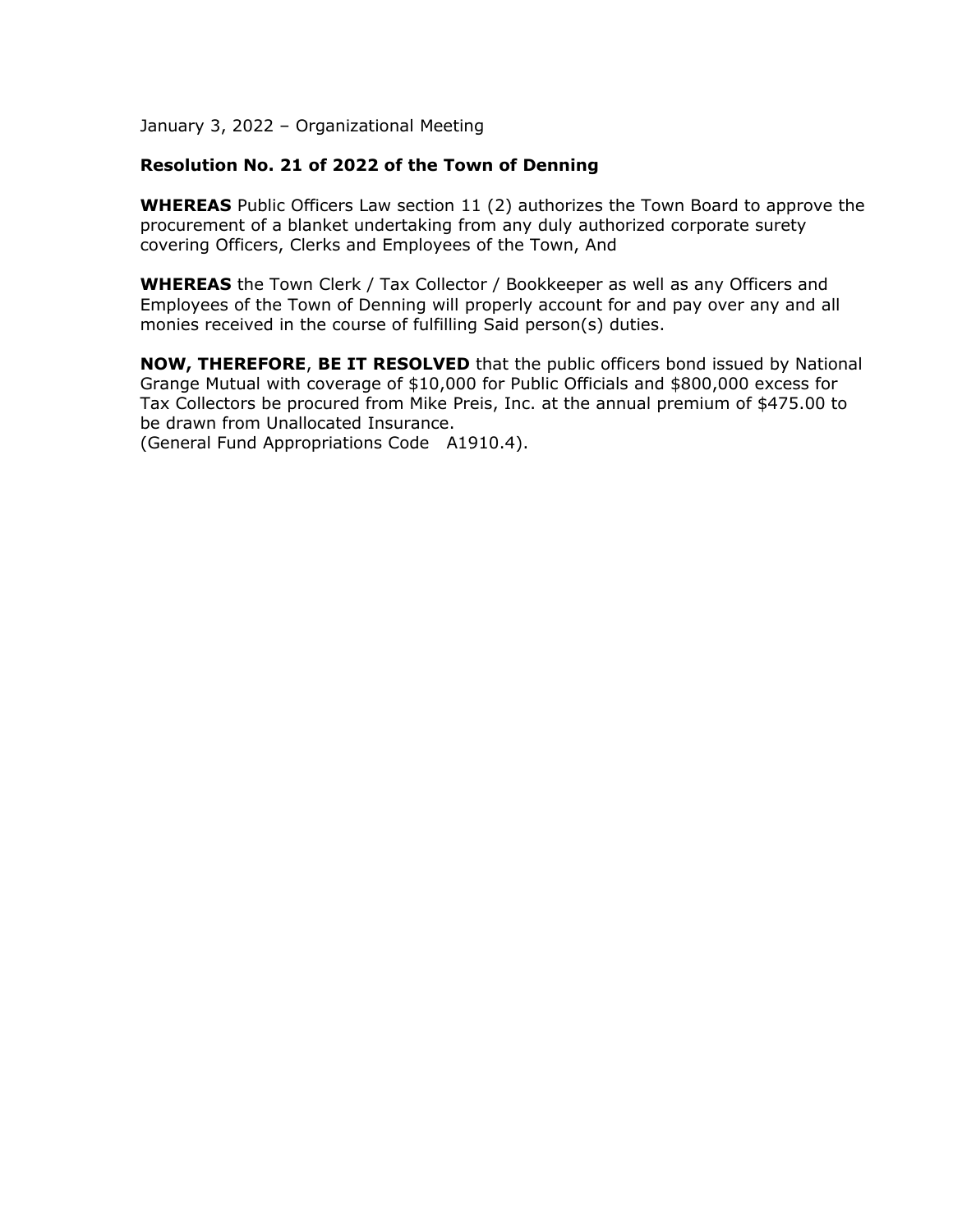#### **Resolution No. 22 of 2022 of the Town of Denning**

**WHEREAS** New York State has eliminated dog licensing responsibilities as of January 1, 2011 and

**WHEREAS** the Town is now required to set licensing fees and collect a fee for the New York State Animal Population Control Fund. And

**WHEREAS** many licenses are renewed by mail with its added cost.

**NOW THEREFORE BE IT RESOLVED** that **SAID** licensing fees shall include the \$1 and \$3.00 fee as required by New York State. And

**WHEREAS** New York State mandates a \$7.50 difference between the two licenses.

**NOW THEREFORE BE IT FURTHER RESOLVED** that the Town of Denning **HEREBY** sets the following dog licensing fees for the year 2022:

Spayed and Neutered fee \$5.00

Unaltered fee \$12.50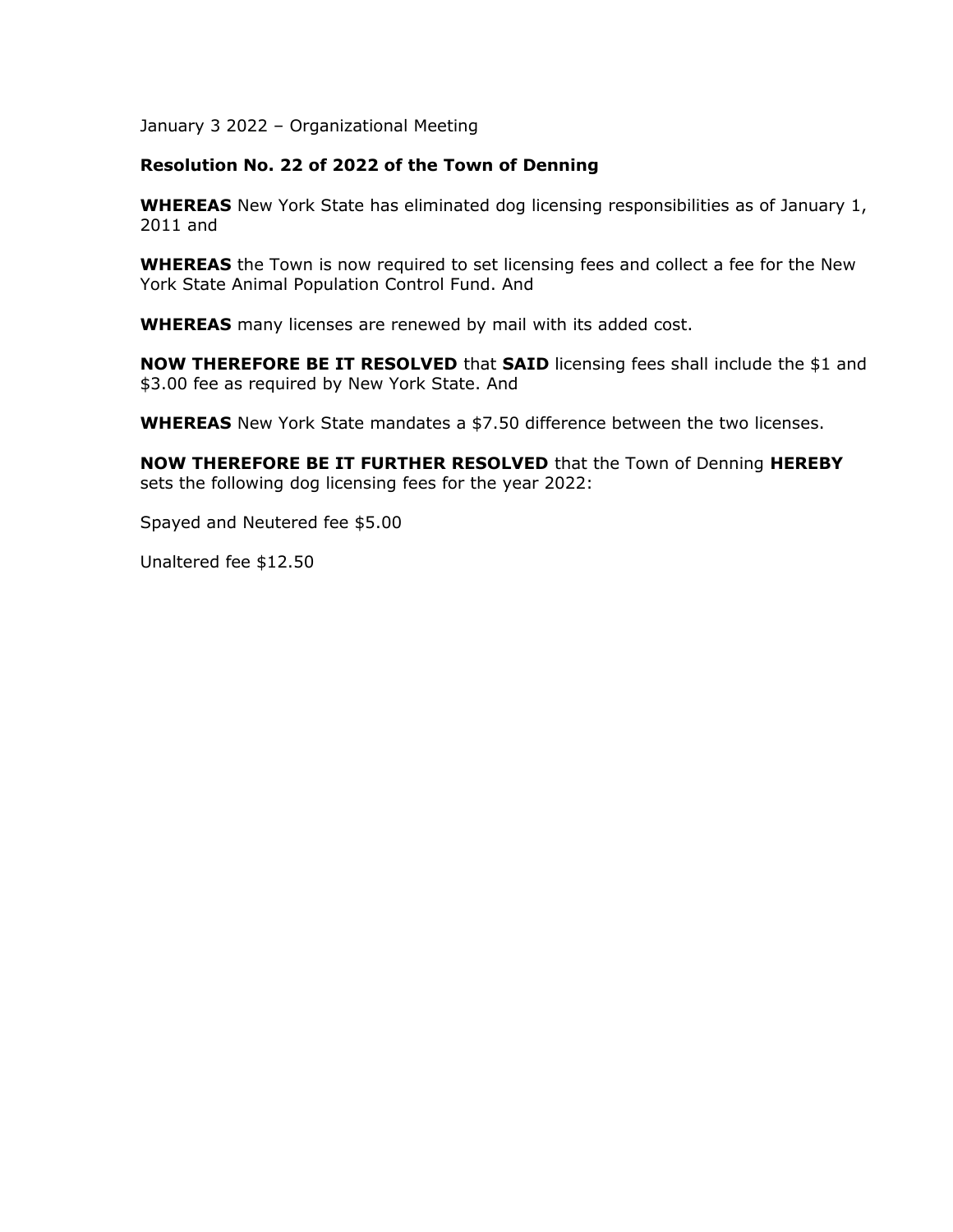# **Resolution No. 23 of 2022 of the Town of Denning**

**WHEREAS** the Town of Denning Town Board feels that a liaison to the Town's Planning Board is a benefit to the Town as a Whole,

**NOW THEREFORE BE IT FURTHER RESOLVED** that Councilman Kevin Smith be re-appointed SAID liaison to the Denning Planning Board.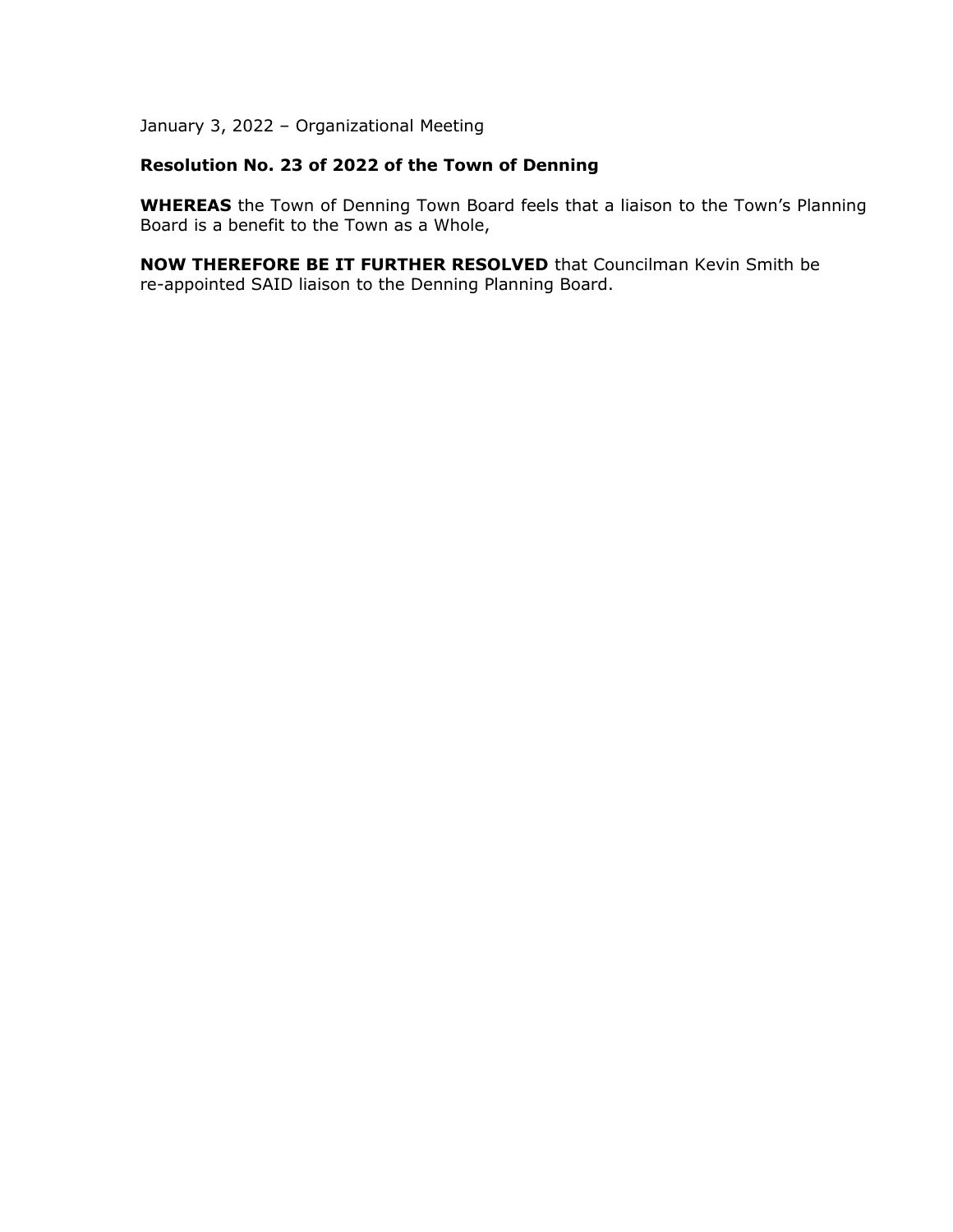## **Resolution No. 24 of 2022 of the Town of Denning**

**WHEREAS** New York State Town Law section 27 authorizes the Town Board to determine the salaries of town officers and employees, and

**WHEREAS** New York State Civil Service Law sections 35 and 40 establish jurisdictional classification of positions, with provisions for a definition of noncompetitive classification of employment positions subject to Town Council appointment,

**NOW THEREFORE BE IT RESOLVED** that Mr. Matt Woods and or Mr. Scott Mickelson be appointed to the position of Court Security Office to the Justice Court (which was established in July of 2017), with an hourly wage of \$16.12, to be drawn from Justice Personal Services.

(General Fund appropriations code A1110.1) and

**BE IT FURTHER RESOLVED** that a Constitutional Oath of Office is to be filed with the Denning Town Clerk.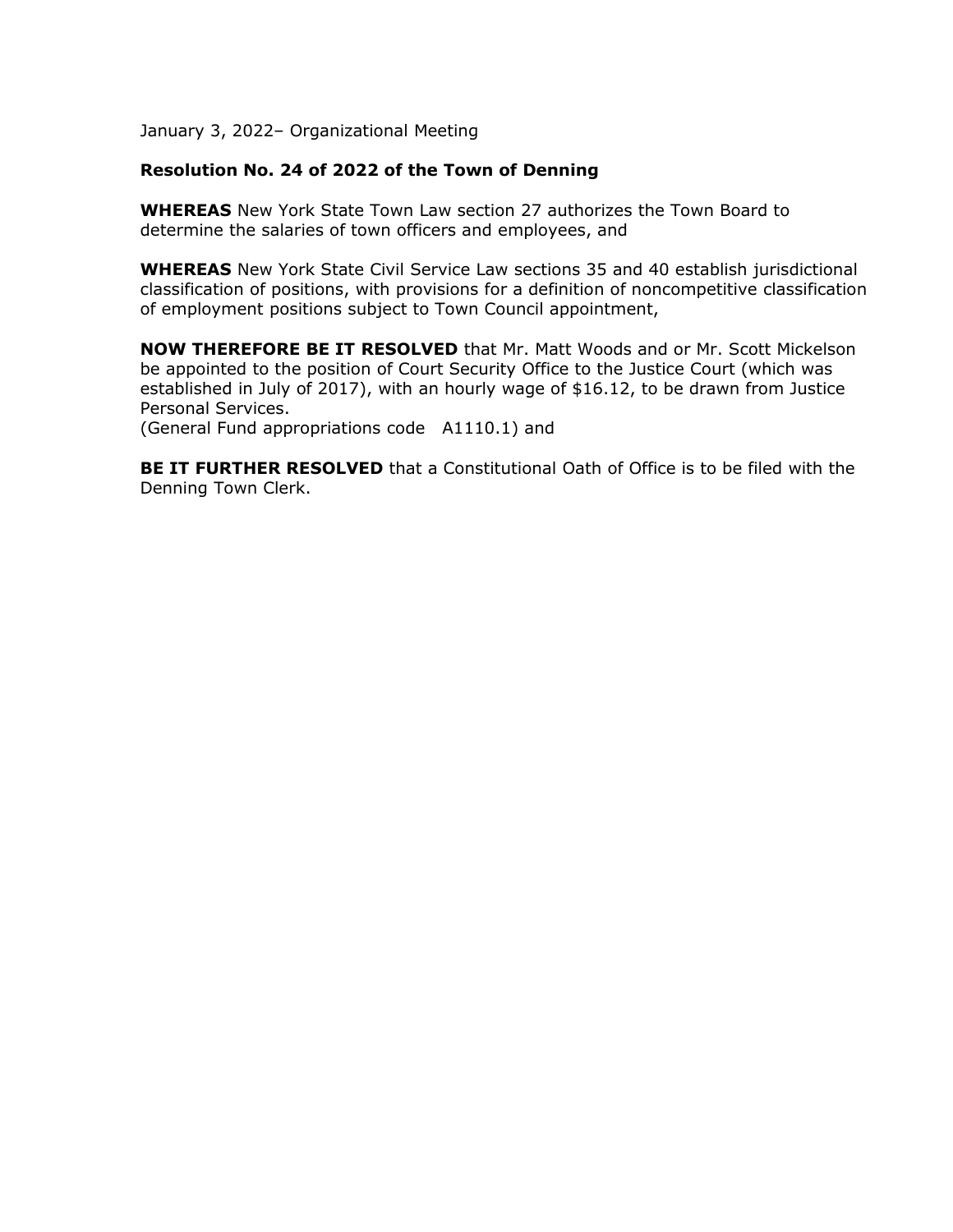## **Resolution No. 25 of 2022 of the Town of Denning**

**WHEREAS** the Denning Town Board seeks a Financial Manager for Accounting, the financial information in conformity with GAAP. As set forth by the Comptroller of the State of New York and as found in the Accounting and Reporting Manual.

**NOW THEREFORE BE IT RESOLVED** that the Town of Denning Town Board **HEREBY** appoints Teri Lockhart as the Financial Manager for Accounting for the Town of Denning in the amount of \$5,200.00 for the year 2022.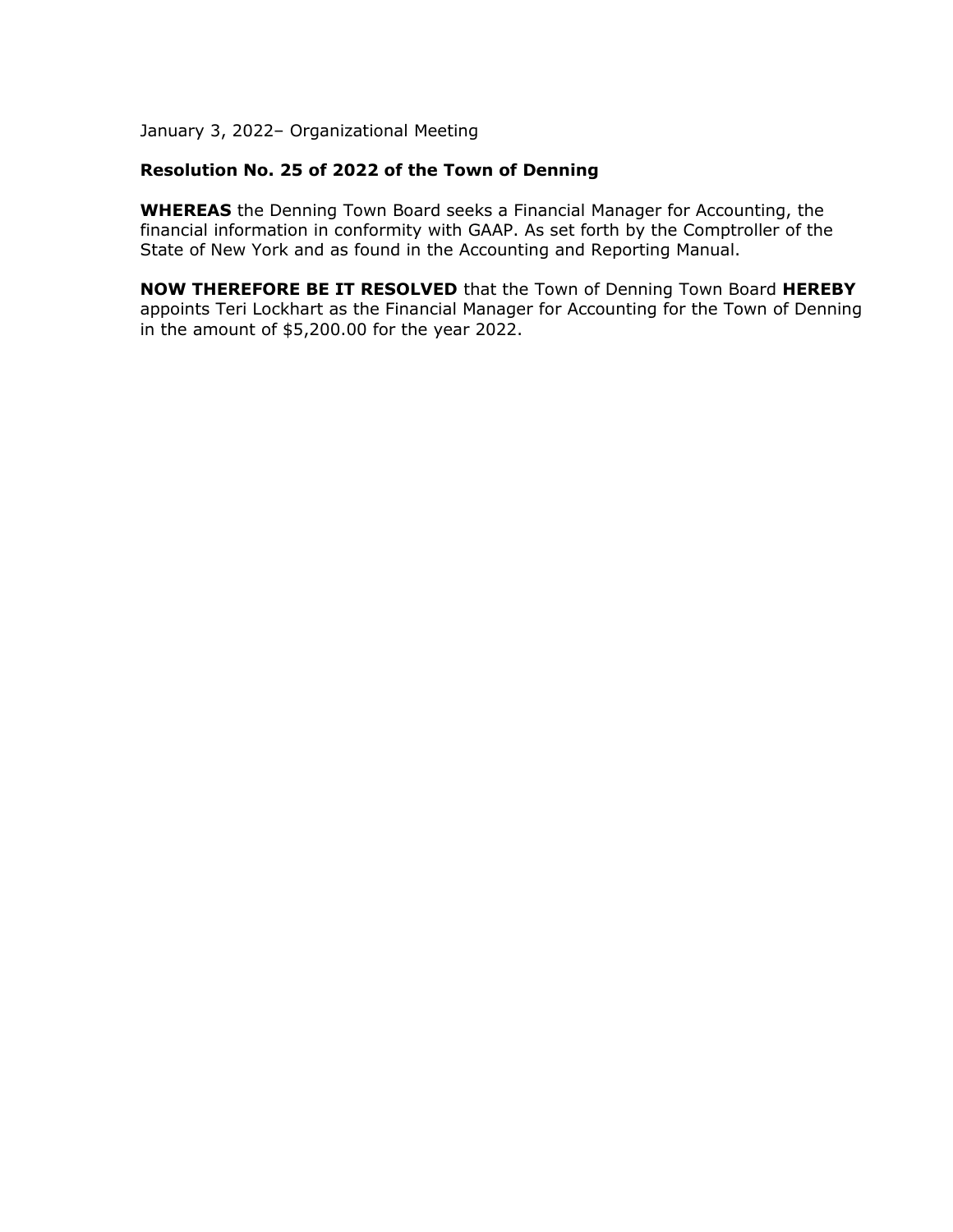## **Resolution No. 26 of 2022 of the Town of Denning**

**WHEREAS** the the Town of Denning had previously created the Claryville Community Septic Maintenance District. And

**WHEREAS** on June 30<sup>th</sup>, 2020, \$3,148,268.75 was received from the Community Wastewater Management Program for the Hamlet of Claryville per an Agreement with the Catskill Watershed Corporation (CWC) signed in 2015. And

**WHEREAS**, the funds are to be set up into a Community Wastewater Management Capital Project. And

**WHEREAS** as annual Resolution is required to fund the CCSWD budget. And

**WHEREAS "**the balance of appropriations which are not encumbered lapse at the close of the fiscal year, except that an appropriation for the capital purpose continues in force until the purpose for which it was made has been accomplished or abandoned." per New York State Law § 111.

**NOW THEREFORE BE IT RESOLVED** that appropriated \$125,267.57 to cover voucher payments, in Sewage Treatment & Disposal Equipment Appropriations Code H8130.2. And

**BE IT FURTHER RESOLVED** that \$5,000.00 be placed in Sewage Treatment & Disposal Personal Services Appropriations Code H8130.1.

**NOW THEREFOE BE IT RESOLVED** that the Town of Denning Town Board **HEREBY** authorizes the Supervisor to increase estimated revenue H510, and H2189 Other Home & Community Services Income, and Appropriations H8130.2 Sewage Treatment Disposal Capital Outlay with the balance of \$3,000,000.00.